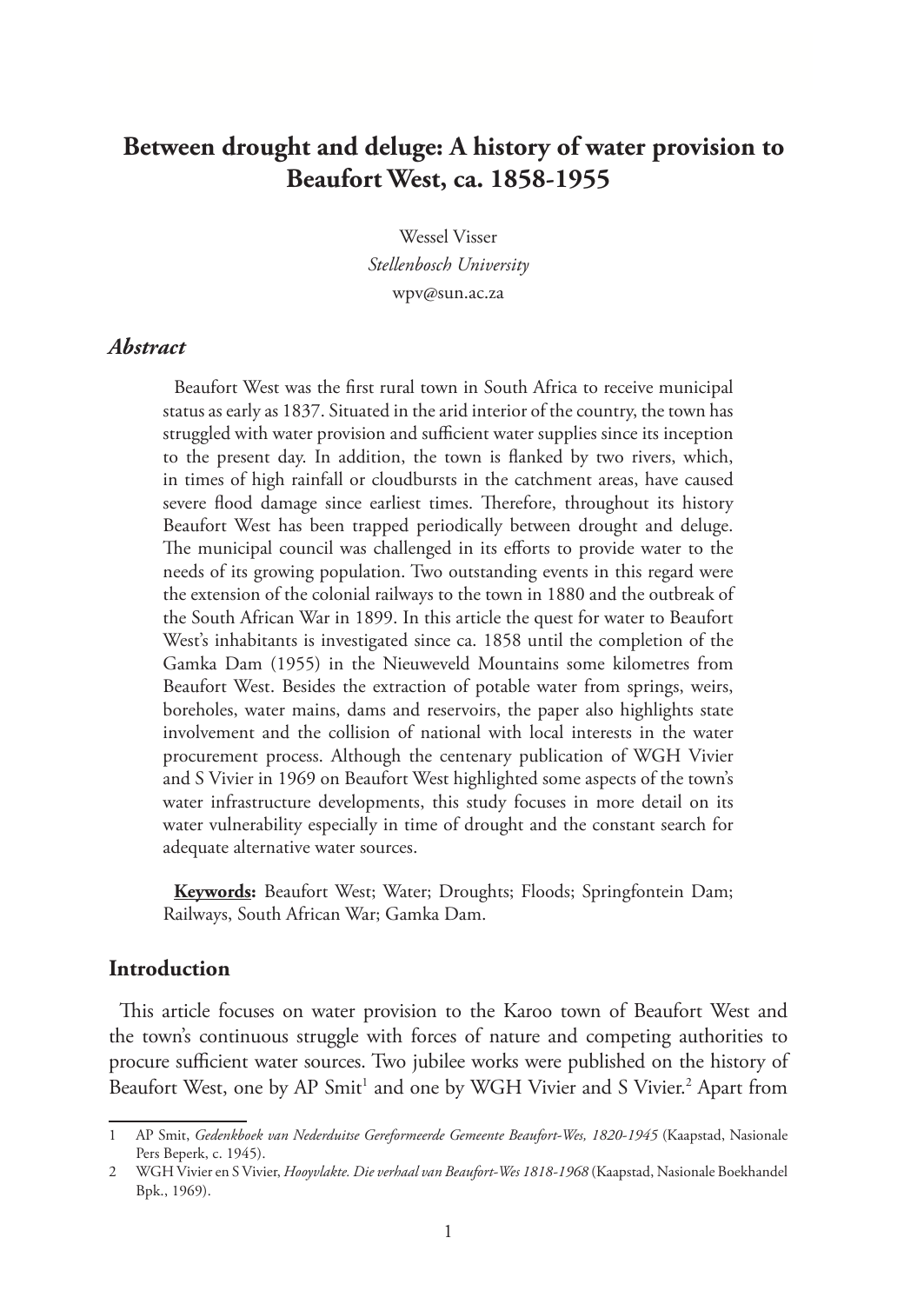these references to its water sources and water infrastructure in these publications, no serious investigation has been done into the long "struggle" history of water provision to Beaufort West, the first town in South Africa to receive municipal status as early as 1837.3 The article is based on a comprehensive research project into the history of water provision to rural towns in South Africa. Municipal minutes, reports and documents, dating from 18484 to 1955, were scrutinised in the Western Cape Archives and Records Service in Cape Town. The research was complemented with information derived from reports in the local paper, *The Courier*, established in 1869.<sup>5</sup> Through research into municipal archival sources the author endeavours to identify the natural forces as well as human agency at work that determined the viability of rural towns to eke out a living in the arid interior of South Africa. In order to logically unpack all the intertwining issues which affected the history of water provision to Beaufort West the contents of this article are presented in a thematic-chronological explanation.

#### **Water history trends on regions: A concise historiography**

The historiography of modern urban water has a relatively long record in South Africa. Most local histories of towns and cities, as well as regions in South Africa, have extensive sections dealing with water. To name but a few, one of the earliest publications on water provision to the Witwatersrand, by RJ Laburn, appeared as early as 1970, followed by Crosser's study on water supply and utilisation in Johannesburg in 1987.6 TS Bodill published an article series on Port Elizabeth's water supply in 1982 in the bulletin of the Port Elizabeth Historical Society.<sup>7</sup> This water history series was complemented by David Raymer's 2008 publication on the history and development of Port Elizabeth's and Uitenhage's water supply.<sup>8</sup> In 1991, Duncan Grant completed an MA thesis on the history of Cape Town's water supply and in 1999 Kevin Wall wrote on the comparative history of water management in the Cape Peninsula.<sup>9</sup>

<sup>3</sup> WGH Vivier en S Vivier, *Hooyvlakte...*, p. 10; AP Smit, *Gedenkboek van Nederduitse Gereformeerde Gemeente Beaufort-Wes...*, pp. 134, 138; Stellenbosch University Library (hereafter SUL), Africana Collection, Anon., *Beaufort West*, c. 1955; No. 12, c. 1955.

<sup>4</sup> WGH Vivier en S Vivier, *Hooyvlakte…*, p. 10; AP Smit, *Gedenkboek van Nederduitse Gereformeerde Gemeente Beaufort-Wes...*, p. 134. These sources, as well as the municipal records inventory at the Western Cape Archives and Records Service, confirm that preserved archival documents on Beaufort West only date from 1848.

<sup>5</sup> WGH Vivier en S Vivier, *Hooyvlakte…*, p. 116; AP Smit, *Gedenkboek van Nederduitse Gereformeerde Gemeente Beaufort-Wes...*, p. 139; SUL, Africana Collection, Anon., *Beaufort-Wes*, c. 1955, p. 1.

<sup>6</sup> RJ Laburn, *'n Historiese oorsig oor watervoorsiening aan die Witwatersrand*, Voordrag, Johannesburg Historical Society, 26 Augustus 1970 (Walker & Snashall, c. 1970); EM Crosser, "Water supply and utilization in Johannesburg, 1886-1905" (MA, University of the Witwatersrand, 1987).

<sup>7</sup> TS Bodill, "History of the Port Elizabeth water supply", *Looking Back, Historical Society of Port Elizabeth and Walmer*, 21(4), p. 128; 22(2), p. 43; 22(3), p. 79; 2(4), 1982, p. 117.

<sup>8</sup> D Raymer, *Streams of life. The water supply of Port Elizabeth and Uitenhage* (Private Publisher, Port Elizabeth, 2008).

<sup>9</sup> D Grant, "The politics of water supply: The history of Cape Town's water supply 1840-1920" (MA, UCT, 1991); K Wall, "Water, civil engineers and multipurpose metropolitan government for the old Cape Peninsula municipalities: Technical paper", *Journal of the South African Institution for Civil Engineers,* 40(3), 1998, pp. 1-8; K Wall, "Water – unifier of a city", JWN Tempelhoff (ed.), *African Water Histories. Transdisciplinary discourses* (Vanderbijlpark, North-West University, 2005), pp. 97-113.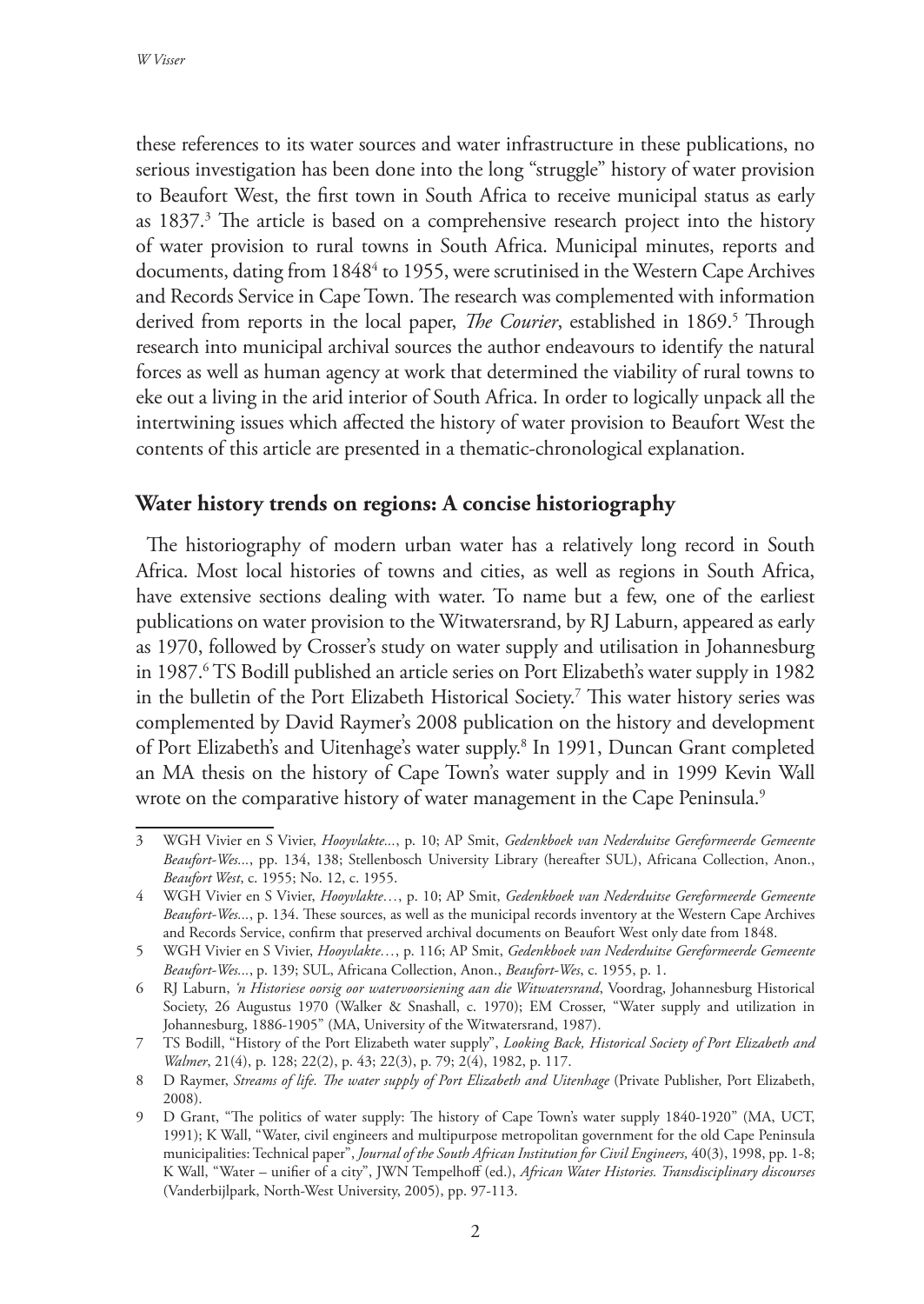Since the 2000s the literature on water provision to urban and rural areas increased rapidly. In 2004, Zangel's MA study on Johannesburg's water, with a unique accent on post-1994 policy objectives such as poverty, housing and proper sanitation, appeared.10 Haarhoff and Tempelhoff in 2007 wrote an article on a century of water supply to Johannesburg,<sup>11</sup> while Harri Mäki's important comparative work on water, sanitation and health issues in four South African cities (Cape Town, Grahamstown, Durban and Johannesburg) was published in 2008.12 In the same year Visser, Jacobs and Smit wrote on emergency water provision to Saldanha during the 1940 war years.13 In 2009, a book was launched on Cape Town's rivers and wetlands, including updated information on the city's water provision infrastructure.14 Lani van Vuuren addressed water provision to Graaff-Reinet in an article in 2010,15 and in 2015, Haarhoff, Juuti and Mäki published research on a history of water supply by the Pretoria Municipality.<sup>16</sup> In the same year Wessel Visser investigated water supply contestations between irrigation and municipal authorities in Calitzdorp in the Little Karoo,<sup>17</sup> while Botes did a study in 2016 on water provision to the city of Bloemfontein during the 19<sup>th</sup> century.<sup>18</sup> In neighbouring Zimbabwe Musemwa did a study on the concept "hydropolitics" by exploring the abuse of the state's power in neighbouring Zimbabwe to prohibit political dissidents in Bulawayo access to potable water.19 Lay historians have also ventured into publishing on municipal water provision to the town of Hermanus.20 Three Stellenbosch University MA studies were identified that also pertain to rural town water provision: Kruger focused on Prince Albert and Williston,<sup>21</sup> and Klopper highlighted, among others, water provision to

<sup>10</sup> VA Zangel, "'The seething masses' – housing and sanitation in the lives of Johannesburg's poor 1886-1906" (MA, NWU, 2004).

<sup>11</sup> J Haarhoff and JWN Tempelhoff, "Water supply to the Witwatersrand (Gauteng) 1914-2003", *Journal for Contemporary History,* 32(2), Dec 2007, pp. 95-114; *100 years of excellence 1903-2003* (Glenvista, Rand Water, 2004).

<sup>12</sup> H Mäki, *Water, Sanitation and health. The development of the environmental services in four South African cities, 1840-1920* (Tampere, Juvenes Print, 2008).

<sup>13</sup> D Visser, A Jacobs and H Smit, "Water for Saldanha: War as an agent of change", *Historia*, 53(1), May 2008, pp. 130-161.

<sup>14</sup> C Brown and R Magoba (eds.), *Rivers and wetlands of Cape Town. Caring for our rich aquatic heritage* (Water Research Commission, Cape Town, 2009).

<sup>15</sup> L van Vuuren, "Ngweba Dam – supplying water to the thirsty Karoo", *Water Wheel*, 9(4), July 2010, pp. 22-27.

<sup>16</sup> J Haarhoff, P Juuti and H Mäki, "A case for strong municipal governance: The water supply of Pretoria 1855- 1935", *South African Historical Journal*, 64(4), Dec 2012, pp. 769-786.

<sup>17</sup> W Visser, "Water contestations in the Little Karoo: Liaisons between the Calitzdorp Irrigation Board and the Calitzdorp (Kannaland) Municipality, 1912- 2013", *The Journal for Transdisciplinary Research in Southern Africa*, 11(3), Dec 2015, pp. 293-315.

<sup>18</sup> SM Botes, "'Water pure and wholesome" – watervoorsiening in Bloemfontein gedurende die 19de eeu", *New Contree*, 76, Supplement Edition, Nov 2016, pp. 44-73.

<sup>19</sup> M Musemwa, "'Disciplining a dissident city': Hydropolitics in the city of Bulawayo, Matabeleland, Zimbabwe, 1980-1994", *Journal of Southern African Studies*, 32(2), Jun 2006, pp. 239-254.

<sup>20</sup> R Lee, "Water, water – from anywhere: The history of water supply in greater Hermanus", Hermanus History Society, Research Report 1, Oct 2015, pp. 1-13.

<sup>21</sup> N Kruger, "A socio-environmental history of water in the Karoo c. 1762-2012, with specific focus on Prince Albert and Williston" (MA, SU, 2013).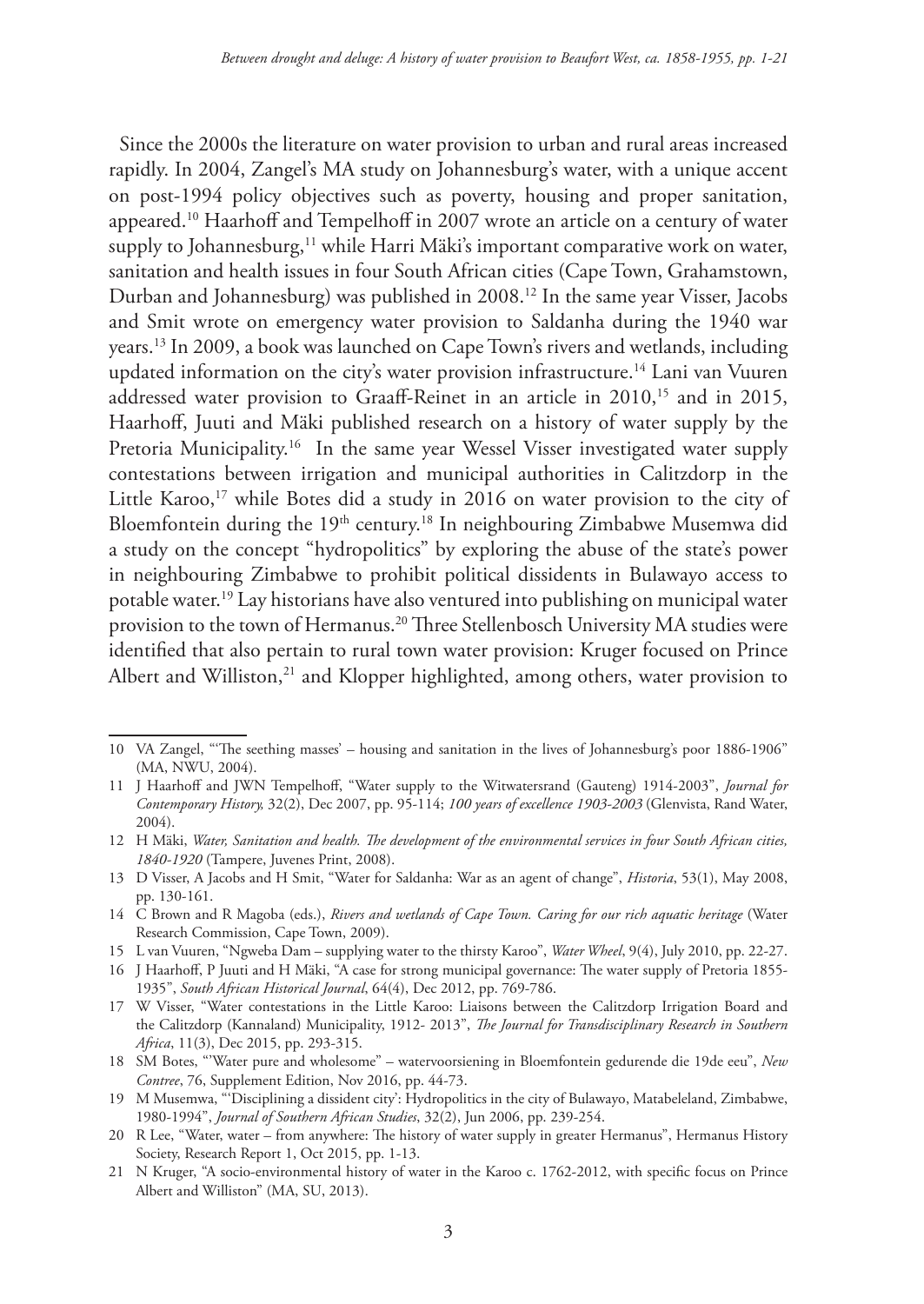Boesmanland towns such as Carnarvon and Loxton.<sup>22</sup> Rademan investigated the socio-economic impact of drought on the magisterial district of Vanrhynsdorp.<sup>23</sup>

It is clear that in the last fifty years the historiographical landscape was considerably augmented by studies from various scholars focussing on water supply and management, drought, health and sanitation issues, as well as water politics in rural and urban communities. Therefore, a clearer historical picture of South Africa's water procurement and water provision is beginning to emerge.

Besides periodic droughts and floods, the arrival of the railways, the South African War requirements and a subsequent floating population, as well as the growth of the town's permanent population, also influenced water provision to Beaufort West profoundly. The archival research for this article revealed that the Cape colonial railway administration (later South African Railways), and during the war, the British military authorities, were major external forces that exerted pressure on local water resources. These forces challenged and competed with the municipal council for a share of the town's scarce and at times precarious water resources, thus contributing to the dynamics of water provision to Beaufort West.<sup>24</sup> Although sanitary matters such as water pollution, sewage and water-borne diseases form an integral part of Beaufort West's water history as well, the archival information on this aspect is so rich that it warrants a separate article that will be dealt with in another publication, forthcoming.

### **Beaufort West in historical, geographical and demographic context**

Beaufort West developed under Dutch East India Company rule on the loan-farm Hooyvlakte, granted to Jacob de Clercq and his son, Jacob, in 1760.<sup>25</sup> Originally, a gushing spring on the Gamka River ensured a perennial stream even during severe droughts. Four springs also fed the Kuils River, and De Clercq senior dug an irrigation furrow from the Gamka spring for his garden. To be able to establish a magistracy for the district, the British colonial authority bought plots on the eastern banks of the Gamka River. The name Hooyvlakte was eventually changed to Beaufort West, named after the family of the then governor at the Cape, Lord Charles Somerset, second son of the fifth Duke of Beaufort. Beaufort West was proclaimed a town in 1818, $^{26}$  and became the first municipality in South Africa.<sup>27</sup>

<sup>22</sup> H Klopper, "The organised expansion and permanent settlement of people in Boesmanland in correlation with accessible water sources, 1760 – c.1960" (MA, SU, 2020).

<sup>23</sup> DJR Rademan, "The socio-economic impact of drought in the period 1924-1934 on the magisterial district of Vanrhynsdorp" (MA, SU, 2020).

<sup>24</sup> The pressure of these external forces on Beaufort West's water reserves will be discussed in more detail in the sub-section on case studies of water shortage and contestation to follow in this article.

<sup>25</sup> WGH Vivier en S Vivier, *Hooyvlakte...*, p. 3.

<sup>26</sup> WGH Vivier en S Vivier, *Hooyvlakte*..., pp. 3-7; SUL, Africana Collection, Anon., *Beaufort-Wes*, c. 1955, p. 1; No. 12, c. 1955, pp. 11, 16-17.

<sup>27</sup> WGH Vivier en S Vivier, *Hooyvlakte…,* p. 10; AP Smit, *Gedenkboek van Nederduitse Gereformeerde Gemeente Beaufort-Wes...*, p. 134.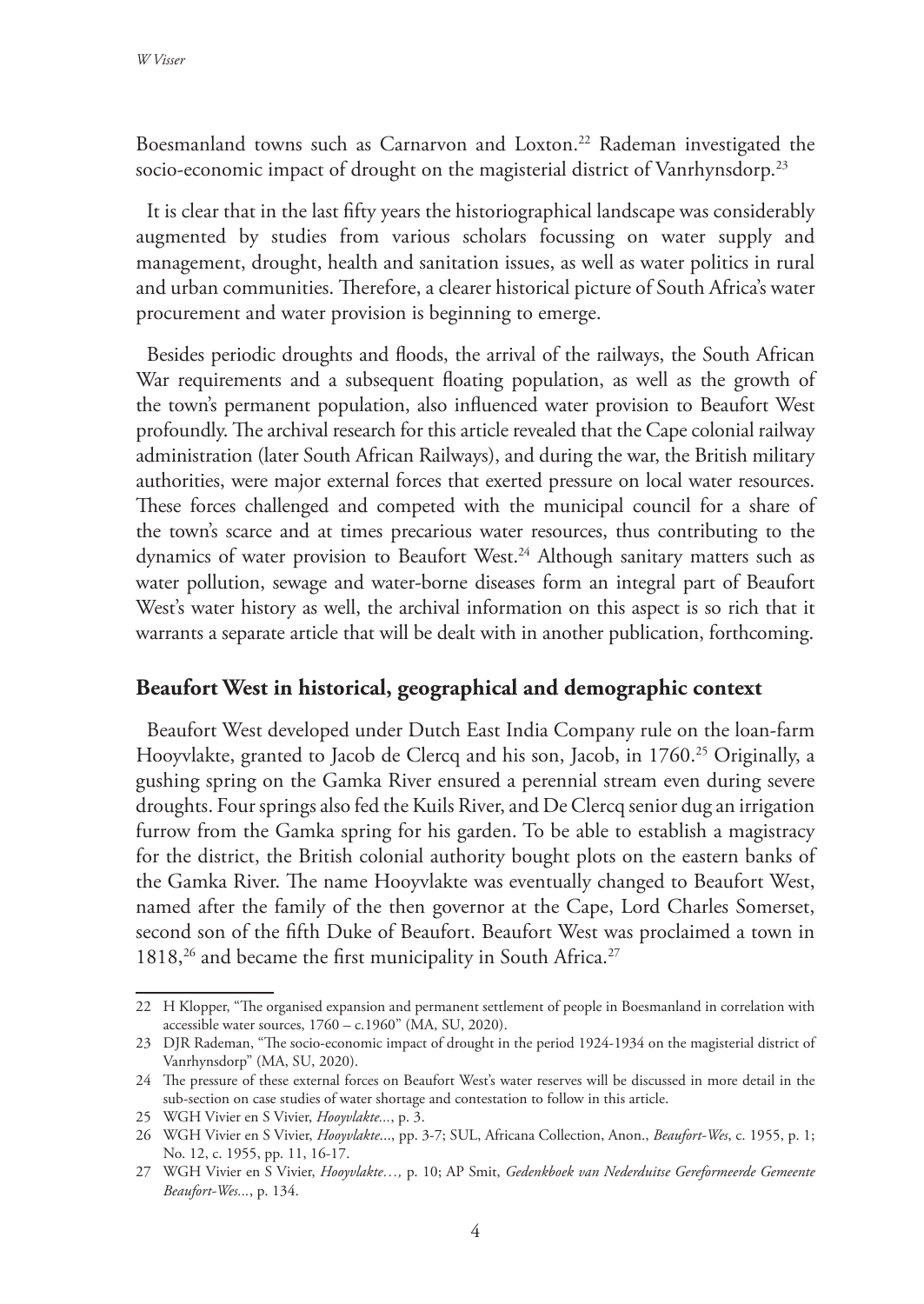Situated in the semi-arid central Great Karoo, halfway between Cape Town and Bloemfontein, Beaufort West is the major administrative, agricultural and economic centre of the region. The town also serves as a major road, and rail transit and crossing to other towns in South Africa. It lies in a hollow between two hills and is flanked by the Gamka River in the west and the Kuils River in the east. Both rivers, which as a result of urbanisation became semi-perennial, flow in a generally north to south direction.<sup>28</sup> From the Springfontein irrigation dam (completed in 1869) at the northern end of the town's central neighbourhood to its southern end the gradient is about 1:150 m  $(0.67\%)$ .<sup>29</sup> The town's water supply is heavy reliant on rainfall and droughts are inevitable. Therefore groundwater, extracted from boreholes, played and increasingly important role in the development of Beaufort West. The average rainfall in the area is but 20,32 cm per year. Beaufort West is known for its socalled "dyke", a useful barrier against the southward migration of underground water because it effectively compartmentalise the groundwater flow. The "dyke" is an inclined sheet or sill of dolerite which dips to the north at an approximate 17°angle. This sheet outcrops in an approximately east-west direction. A certain amount of water penetrates to depth to the north of the sheet as is localised in the northern part of Beaufort West in what might be regarded as an underground reservoir and where the relative impenetrable dolerite sheet forces the water towards the surface. South of the dolerite sheet, the underground water supply is not sufficient to be extracted. Consequently, most springs are situated towards the northern parts of town and in periods of drought this was the area where the municipal council was prone to drill new boreholes in search of more water resources. Between 150 and 200 boreholes were drilled in this area by the late 1940s.<sup>30</sup> These geographical features would have a major impact on the history of water provision to the town.

<sup>28</sup> SUL, Africana Collection, Anon., *Beaufort-Wes*, c. 1955, p. 2; "Drought ravages district", *The Courier*, 12 November 1947, p. 7; P Marais and F von Dürckheim, "Beaufort West Reclamation Plant", *Water and Sanitation in Africa*, 7(1), Jun 2012, p. 20. Beaufort West being a critical junction in the Karoo for northsouth communication, as well as a seminal communications hub for road and rail transport to various other destinations in central South Africa implies that, apart from local residents and other water user entities, a floating population through the town would have been a definitive water-consuming factor as well. However, save for the impact of the British troops on the town's water resources during the South African War, which will be discussed in this article, no municipal, provincial or state statistics of such floating population could be located in the archives.

<sup>29</sup> W Visser (Personal Collection), E-mail: J de Waal (Department of Geography, Stellenbosch University)/W Visser (Researcher), 27 Jan 2020.

<sup>30</sup> WGH Vivier en S Vivier, *Hooyvlakte*…, p. 115; P Marais and F von Dürckheim, "Beaufort West Reclamation Plant", *Water and Sanitation in Africa*, 7(1), Jun 2012, p. 20; Y Xu, G Mahed, Y van Wyk, L Lin, X Sun, L Xiao and S Talma, "Towards a sampling and monitoring protocol of radioactive elements in fractured rock aquifers for groundwater resource security in Beaufort West", Water Research Commission Report 1694/1/12, Jun 2012 (available at https://www.researchgate.net/publication/272495076\_Towards\_a\_Sampling\_and\_Monitoring\_ Protocol\_of\_Radioactive\_Elements\_in\_Fractured\_Rock..., as accessed on 27 Nov 2020), pp. 12, 35; Western Cape Archives and Records Service (hereafter WCARS), Archives of the Town Clerk Beaufort West 1848-1990 (hereafter 3/BFW), Vol. 1/1/2/2, Minutes of a Council Meeting, 3 Aug 1926; 3/BFW, Vol. 1/1/2/23, Minutes of a Council Meeting, 12 Feb 1948, p. 719; 13 Feb 1948, p. 730.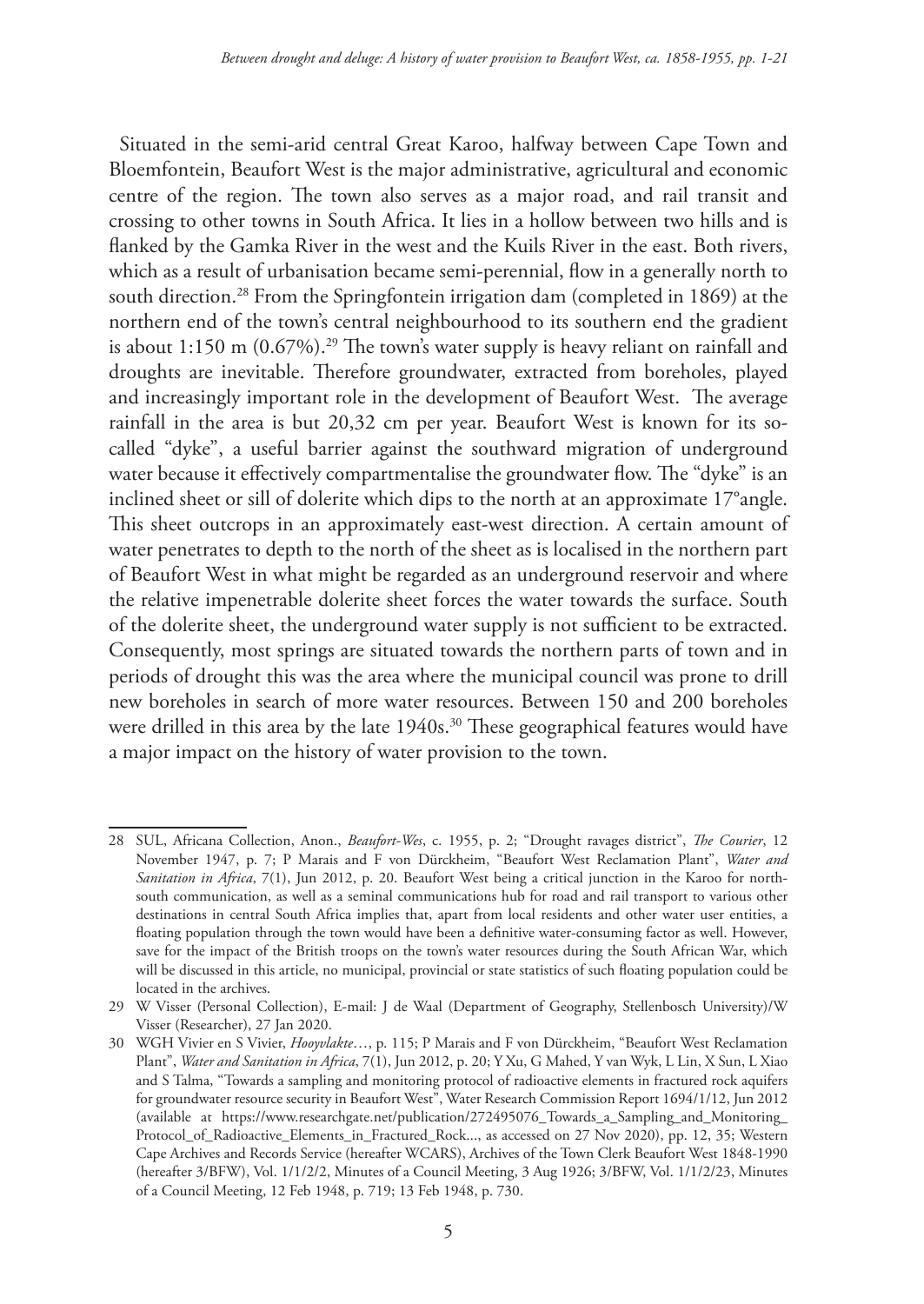The available municipal demographic data on Beaufort West reveals an increasing trend in population growth which over time exerted more and more pressure on the sustainability of the town's water sources. By 1830 there were a mere 200 white inhabitants.<sup>31</sup> In 1898 the total population, including all black and white dwellers, was approximately 3000.<sup>32</sup> The total estimated civilian population stood at 9000 by 1902.33 According to the 1936 census figures the total population slightly dropped to 8500,<sup>34</sup> but had risen to 12 500 by 1955.<sup>35</sup>

## **The impact of the forces of nature on the development of Beaufort West's water infrastructure and water provision, 1823-1949**  *Drought*

Irrigation furrows were diverted from the Gamka spring to feed the first 53 "reservoir erven" (irrigation plots). Most inhabitants on these erven were self-sustaining dwellers growing fruit, vegetables and fodder and keeping animals such as pigs, sheep, goats, fowl, and cows as food source and horses as draught animals. This convention, as well as the provision of potable water via open furrows on both sides of the then earth streets<sup>36</sup> or through private potable water wells, was a very primitive sanitary system, and the gradient difference between the northern and southern ends of the town, would contribute for many years to a severe and gnawing problem of waterborne diseases.37 As early as 1858, the Chief Constable brought to the attention of the municipal council the fact that the drain from the yard of one of the town's residents was carrying "impunities" into the potable water. Inhabitants were fined 10 shillings for contravening irrigation regulations and were warned regularly to keep garbage from the furrows running past their erven.<sup>38</sup>

Situated on the flood plain between two rivers, many Beaufort West homeowners dug potable water wells on their properties as the water table was very shallow. However, the continued growth of the town demanded a more secure system of water provision. In 1851, a small retention dam for potable water, into which water from the river was relayed, was constructed adjacent to the Kuils River. The droughts in 1823 and 1827 were eclipsed by that of the period 1856 to 1859, when many springs dried up. Water provision from existing springs was combined to strengthen the available irrigation supply.39 A correspondent of the *Government Gazette* sombrely

<sup>31</sup> WGH Vivier en S Vivier, *Hooyvlakte…*, p. 8.

<sup>32</sup> WCARS, 3/BFW, Vol. 1/1/1/11, Minutes of a Council Meeting, 31 Jan 1898, pp. 160-161.

<sup>33</sup> WCARS, 3/BFW, Vol. 1/1/1/12, Minutes of a Council Meeting, 14 Jul 1902, p. 186.

<sup>34</sup> AP Smit, *Gedenkboek van Nederduitse Gereformeerde Gemeente Beaufort-Wes...*, p. 146.

<sup>35</sup> SUL, Africana Collection, Anon., *Beaufort-Wes*, c. 1955, p. 2.

<sup>36</sup> WGH Vivier en S Vivier, *Hooyvlakte…*, pp. 7-8;14; 32-33.

<sup>37</sup> This issue will be discussed in a separate forthcoming paper.

<sup>38</sup> WCARS, 3/BFW, Vol. 1/1/1/3, Minutes of a Council Meeting, 21 September 1858; 16 Nov 1858; 18 Oct 1859.

<sup>39</sup> AP Smit, *Gedenkboek van Nederduitse Gereformeerde Gemeente Beaufort-Wes…*, p.138; WGH Vivier en S Vivier, *Hooyvlakte...*, pp. 23-24; 37.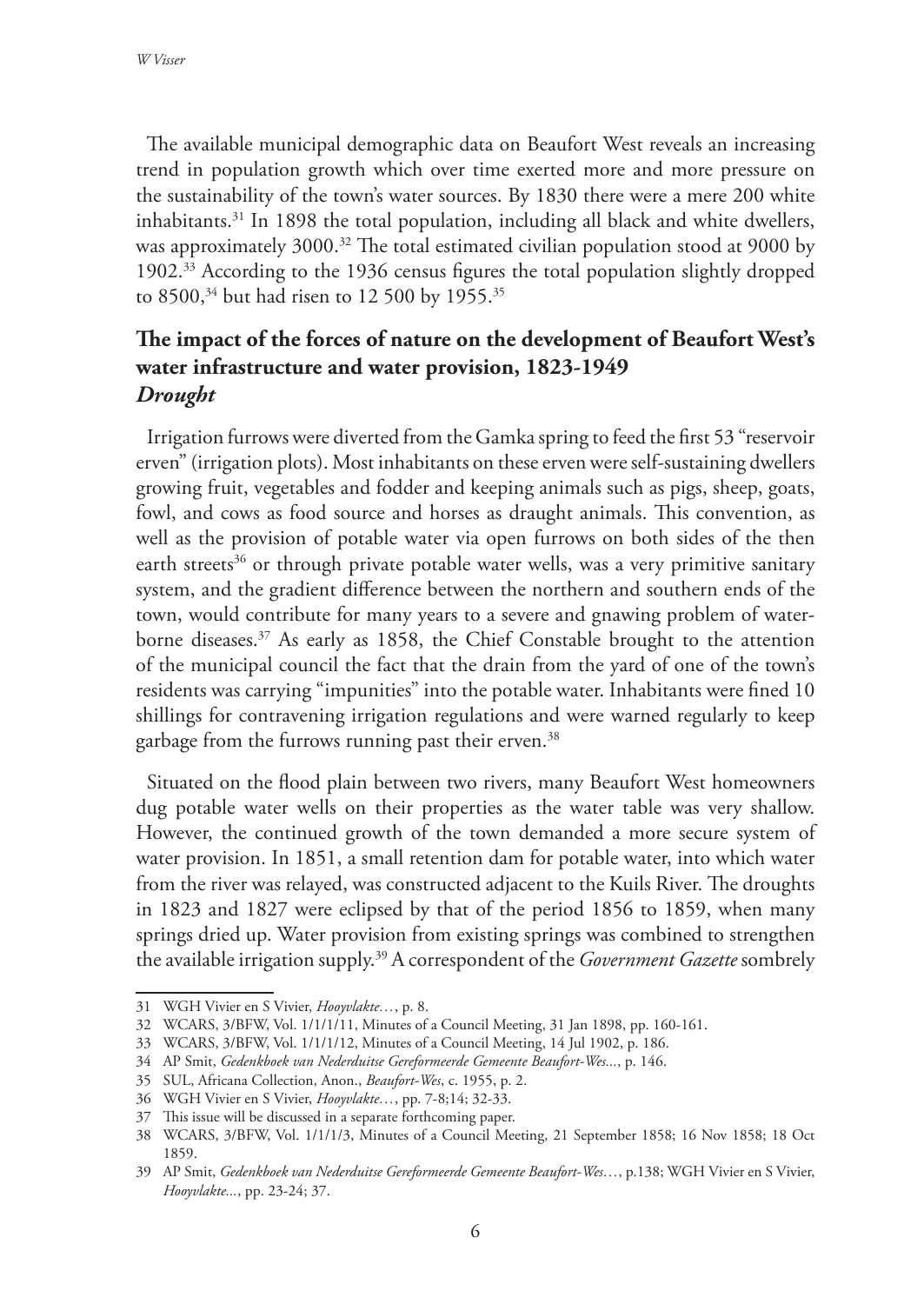wrote: "Beaufort West is hard up and business is dead…For a dreary down-on-yourluck retreat try Beaufort West".40 In 1865, owing to another lingering dry spell, the town council decided to construct a permanent irrigation dam, the Springfontein Dam, in the Kuils River at the northern end of the town.<sup>41</sup> A more severe drought lingered between 1876 and 1878.42

An additional holding dam for drinking water from the Gamka spring, Tinley's Dam, was completed in 1872. It was named after the local magistrate, T Tinley.<sup>43</sup> A potable water tax was introduced in 1878 and, although the council considered the installation of a piped water system as early as 1852, the first water reticulation system was introduced only in 1898. The system entailed a water tunnel constructed from a spring at the foot of the Nieuweveld Mountains on the outskirts of the town, and two retention wells – one 5,5 metre and the other 9,1 metre deep – to collect the spring's water. This potable water source was relayed to a "waterhouse" or reservoir on the outskirts of the town by means of gravitation. Water mains connected properties in town with the reservoir and standpipes were provided for town dwellers who did not have access to the mains. This potable water source delivered 14 400 gallons (65.5 m<sup>3</sup>) per day.<sup>44</sup>

However, the water reticulation system did not bring permanent water security to Beaufort West. A serious drought in 1898 caused the Springfontein Dam run empty, so that water for the town inhabitants, and also their livestock, became a serious concern. Water mains at the southern end of the town were left open to provide animals with drinking water. The local cricket club was even granted permission to utilise the dry and hardened surface of the empty dam as a temporary extra cricket field. Because of the scarcity of water, all public standpipes were removed by April 1899.<sup>45</sup> More problems with water provision were soon to follow. The Nieuweveld Mountains or Kloof water tunnel collapsed so frequently that it had to be strengthened by a stone-mason wall. By 1902 the "waterhouse" (constructed in 1897) leaked so much that a large part of the town was without potable water (by 1912 it would be as much as 30 000 gallons or 136.4 m<sup>3</sup> daily). In the same year, the Springfontein Dam was reported to be silting up. The municipality unsuccessfully tried to remove the silt but abandoned the project in October 1902, after two weeks because of the high costs involved.<sup>46</sup>

<sup>40</sup> AP Smit, *Gedenkboek van Nederduitse Gereformeerde Gemeente Beaufort-Wes…*, p. 138. The date of the report was not indicated.

<sup>41</sup> WCARS, 3/BFW, Vol. 1/1/1/3, Minutes of a Council Meeting, 12 Sept 1865; WGH Vivier en S Vivier, *Hooyvlakte…*, p. 25.

<sup>42</sup> WGH Vivier en S Vivier, *Hooyvlakte…*, p. 37.

<sup>43</sup> WGH Vivier en S Vivier, *Hooyvlakte…*, p. 30.

<sup>44</sup> WCARS, 3/BFW, Vol. 1/1/1/2, Minutes of a Council Meeting, 13 Sept 1852; 22 Aug1898, p. 250; WGH Vivier en S Vivier, *Hooyvlakte…*, pp. 10; 32-33; SUL, Africana Collection, Anon., *Beaufort-Wes* (1955), p. 4.

<sup>45</sup> WCARS, 3/BFW, Vol. 1/1/1/11, Minutes of a Council Meeting, 23 Jan 1899, p. 325; 12 Mar 1899, p. 505; WGH Vivier en S Vivier, *Hooyvlakte…*, pp. 33-34.

<sup>46</sup> WCARS, 3/BFW, Vol. 1/1/1/11, Minutes of a Council Meeting, 19 Sept 1899, pp. 437-438; Vol. 1/1/1/12, Minutes of a Council Meeting, 20 May 1902, p. 162; 29 Sept 1902, p. 216; 16 Oct 1902, p. 224; Vol. 1/1/1/14, Minutes of a Council Meeting, 22 Oct 1912, p. 494; WGH Vivier en S Vivier, *Hooyvlakte…*, pp. 27; 34.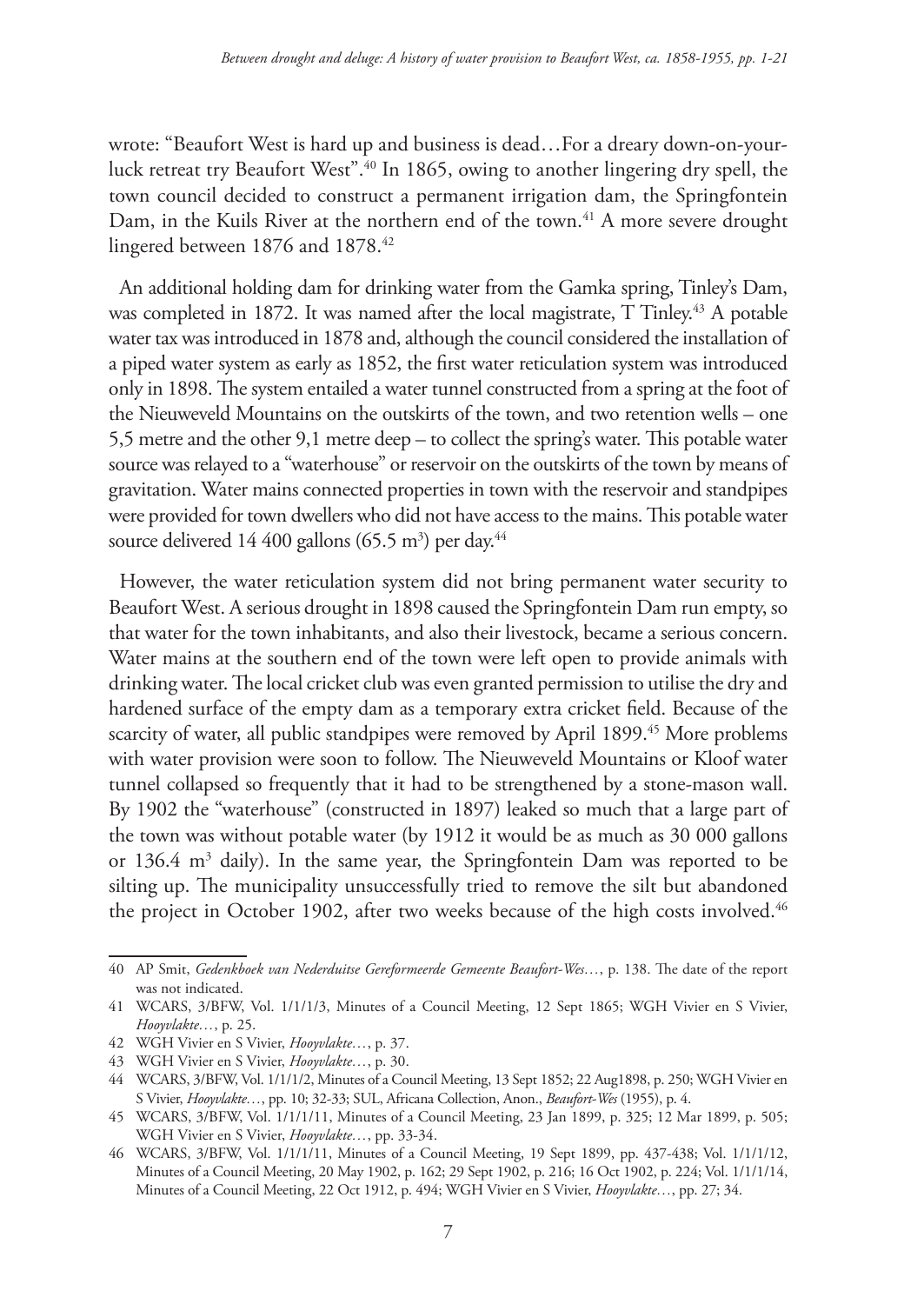*W Visser*

In 1905, another borehole, which yielded an extra 72 000 gallons (327.3 m<sup>3</sup>) daily of potable water to the town supply, was drilled in the vicinity of the Kloof waterworks,<sup>47</sup> but by 1908, during another dry year, the Springfontein Dam became completely empty, once again.<sup>48</sup> The silting up and periodic drying up of its irrigation supply prompted the town council by 1913 to enlarge the Springfontein Dam.49 However, with the outbreak of the First World War in 1914 and concomitant collapse of the ostrich feather industry South Africa was entering a period of widespread economic, political and environmental distress.<sup>50</sup> The Springfontein dam enlargement project was delayed due to financial quibbles among the municipal councillors regarding the securing of a loan and the allocation of tenders. In an unsavoury atmosphere of law-suits to challenge the procedures to grant a loan, a rejection of the initial construction plans and specifications, as well as the withdrawal and reissuing of tenders, no progress could be made.<sup>51</sup>

To top it all, Beaufort West experienced one of its worst droughts in 1915. The Springfontein Dam's water level was so low that it was deemed not advisable to allocate irrigation water in order to prevent illnesses from dying fish in the dam. In March 1915 the town experienced a serious shortage of water, and hardened pepper trees were beginning to die. As a result of the prevailing drought situation, many town dwellers were unable to pay reservoir lease rents because there was no water to irrigate cash crops. By September the situation became critical. It was reported to the municipal council that there was only one day's potable water supply left in the "waterhouse" and if the situation would continue, the town would run out of water. New boreholes would have to be sunk urgently as emergency measures, and existing boreholes were to be drilled deeper to increase supply. Consequently, the council requested the Cape Provincial Administrator to authorise an extra expenditure of £400 to the town's annual budget to sink a new borehole.<sup>52</sup> In fact, the Acting Secretary for the Interior referred the council to the 1914 health report by Dr GB Wilkinson, Beaufort West's medical officer of health at the time, motivating the need for a larger potable water storage tank. The council recognised the need for such an upgraded water storage facility but acknowledged that another scheme enjoyed priority at that stage – the enlargement of

<sup>47</sup> WCARS, 3/BFW, Vol. 1/1/1/12, Minutes of a Council Meeting, 24 Jan 1905, pp. 606-607; 26 Jan 1905, p. 610.

<sup>48</sup> WCARS, 3/BFW, Vol. 1/1/1/13, Minutes of a Council Meeting, 14 Jan 1908, p, 427; 5 May 1908, p. 476; WGH Vivier en S Vivier, *Hooyvlakte…*, p. 27.

<sup>49</sup> WGH Vivier en S Vivier, *Hooyvlakte…*, p. 27.

<sup>50</sup> P Buirsky, "Aspects of material life in Oudtshoorn 1860-1927, with particular reference to the labouring poor" (BA Honnours, UCT, 1983), pp. 38-41; 55; 59; 75-77; 105-106; W Beinart, *The rise of conservation in South Africa: Settlers, livestock and the environment 1770-1950* (Oxford, Oxford University Press, 2003), p. 187.

<sup>51</sup> WGH Vivier en S Vivier, *Hooyvlakte…*, p. 27.

<sup>52</sup> WCARS, 3/BFW, Vol. 1/1/1/15, Minutes of a Council Meeting, 26 Jan 1915, p. 222; 23 Mar 1915, p. 250; 8 Jun 1915, p. 279; 15 Jun 1915, pp. 282-283; 14 Sept 1915, pp. 315-316; 21 Sept 1915, p. 318; 14 Dec 1915, p. 357; 15 Feb1916, p. 385; WGH Vivier en S Vivier, *Hooyvlakte…*, p. 27; M Deas, "The Water Question", *The Courier*, 31 Mar 1915, p. 2.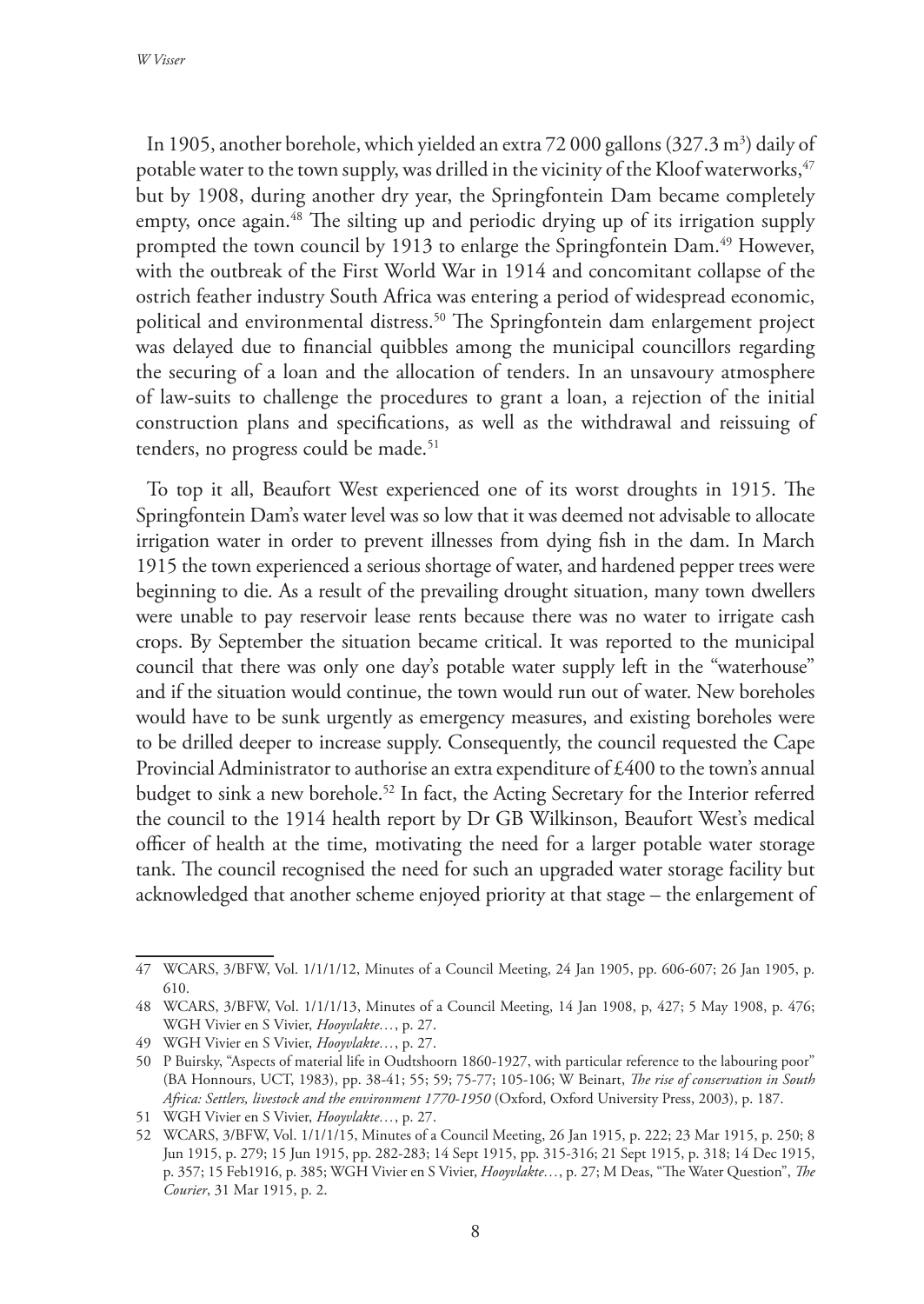the Springfontein Dam.53 Work on the dam enlargement project finally began in May 1915 and was completed the next year.<sup>54</sup>

The issue of water shortage remained for decades a constant point of discussion on the municipal council's agenda. In November 1919, the council concurred with Councillor C Jackson's motion that "the time has arrived to make provision for a better water supply for the town". Mention was also made of the "scarcity of water"<sup>55</sup> but no concrete steps were taken to improve the situation. The issue was brought up again in 1924 when Councillor ED de Villiers moved that the council should seriously consider providing the town with a "more adequate" water supply as the water usage had increased over a number of years but not the storage capacity. To this end the council appointed a special committee to investigate the drilling of more boreholes so that "an adequate water supply for the town" could be continually attended to. In addition, the outlets of the Springfontein Dam were increased by 0,61 metre and fitted with sluice gates.<sup>56</sup>

Another disastrous drought hit South Africa in 1926 with devastating consequences for rural agricultural and town communities. Regions such as Vanrhynsdorp in the North-west Cape, Namaqualand and Beaufort West in the central Great Karoo were the worst hit.<sup>57</sup> A mere 6,3 cm of rain was measured in Beaufort West during that year, and it seems that the town's declining gradient had an adverse impact on underground water sources during periods of water duress. All boreholes in the lower end of town had weakened, and during the next two years many fruit trees and quince and pomegranate hedges in town parched completely. As the town's water situation worsened, councillors were contemplating the expansion of Beaufort West's water supply scheme to include a new reservoir in the Nieuweveld Mountains northwest of the town and a larger water storage capacity for domestic purposes. This drought threatened not only adequate water supply, but also loomed as a menace to the town's economic prosperity and caused widespread socio-economic misery. The mayor and correspondents of the local paper *The Courier*, as well as from *De Kerkbode*, the influential mouthpiece of the Dutch Reformed Church, noticed that a substantial number of unemployed Coloureds and Europeans urgently needed jobs because of the drought "as some of them are practically starving" and the economy slumped. Also, dwellers from the African township were

<sup>53</sup> WCARS, 3/BFW, Vol. 1/1/1/15, Minutes of a Council Meeting, 31 Aug 1915, p.311; "Our water supply", *The Courier*, 31 Mar 1915, p. 3.

<sup>54</sup> WCARS, 3/BFW, Vol. 1/1/1/15, Minutes of a Council Meeting, 4 Jul 1916, p. 449; WGH Vivier en S Vivier, *Hooyvlakte…*, pp. 27, 29.

<sup>55</sup> WCARS, 3/BFW, Vol. 1/1/1/16, Minutes of a Council Meeting, 11 Nov 1919, p. 265; 18 Nov 1919, p. 267.

<sup>56</sup> WCARS, 3/BFW, Vol. 1/1/1/18, Minutes of a Council Meeting, 6 May 1924, p. 45; 9 Dec 1924, p. 150; 17 Feb 1925, p. 187.

<sup>57</sup> DJR Rademan, "The socio-economic impact of drought in the period 1924-1934 on the magisterial district of Vanrhynsdorp" (MA, SU, 2020).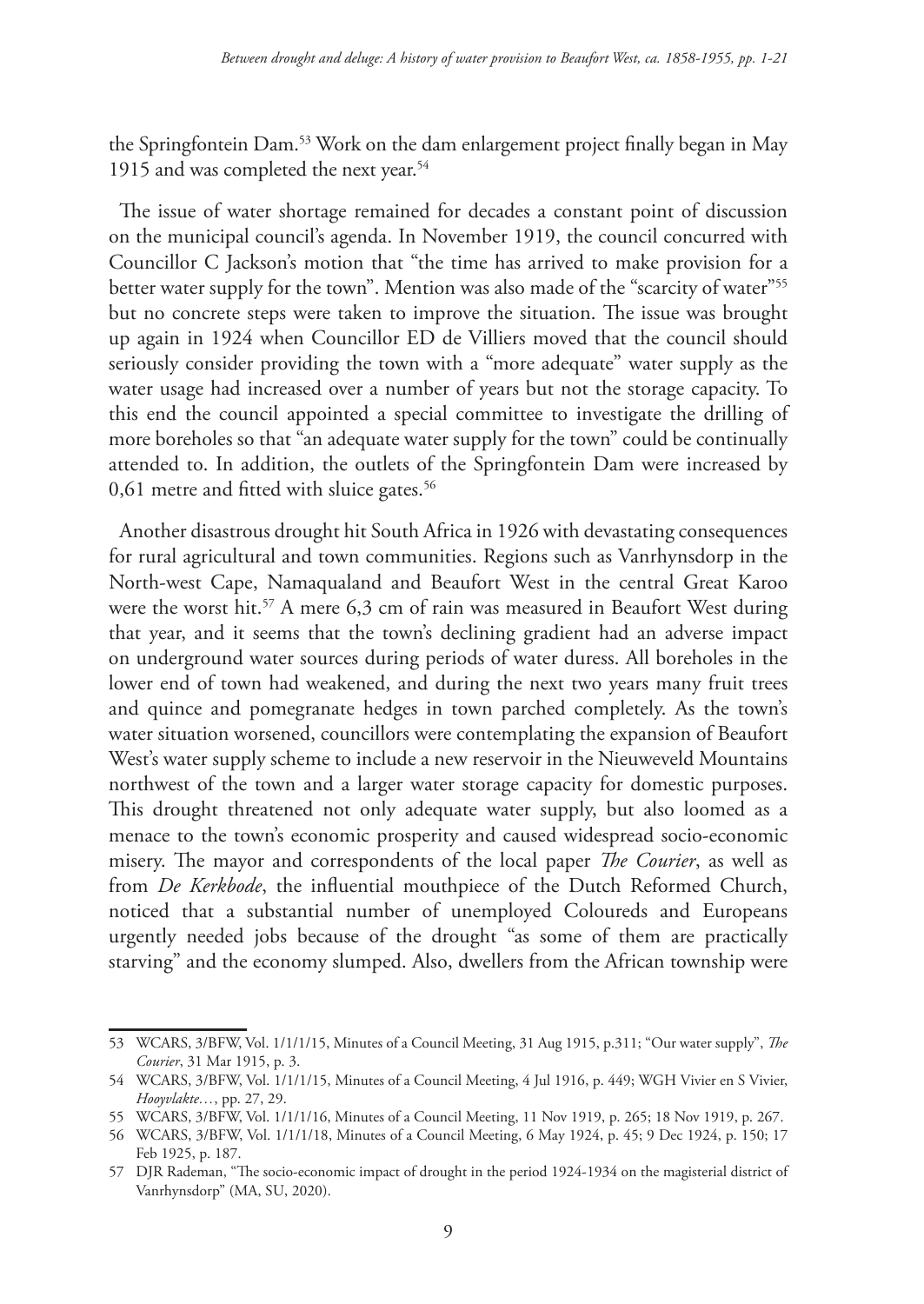*W Visser*

requesting relief jobs.58 The municipal council responded by providing temporary relief work for poor whites at 2s. *per diem* and for poor blacks at 1.s 6d. *per diem*. 59

Most of the 1940s were also serious drought-prone years. Between 1942 and 1947 the average rainfall for the town was  $13.1 \text{ cm}^{60}$  leaving Beaufort West's domestic water supply in a "critical condition" by 1943. Springs and boreholes were drying up with reductions in yields, and the town reservoir was almost empty. At the beginning of December 1943 boreholes at the North End outspan were delivering 125 000  $(568.3m<sup>3</sup>)$  instead of 200 000 gallons  $(909.2 \text{ m}^3)$  per day. A public meeting was convened for the purpose of discussing the water and food protection problems of the town. In the light of this prolonged drought, a new big water scheme including a new reservoir completed in 1944 at the cost of £26 000 proved insufficient to guarantee a secured water supply to the town.61 In October 1945, with serious water shortages still lingering on, the municipal council decided to deepen an existing borehole to 60,96 metre and to investigate the feasibility of drilling more boreholes, even to a depth of 76,2 metre if necessary. The water supply designated for the irrigation of domestic fruit, vegetables and fodder was cut, arousing considerable dissatisfaction among ratepayers. By January 1946, Beaufort West's water situation became so critical that water provision to inhabitants was cut on certain days and hours, because the town's boreholes were giving in. The public's anxiety over the seriousness of the situation was also vividly reflected in *The Courier.*<sup>62</sup>

Between 1948 and 1949, the level in the water house became "extremely critical" again as the boreholes at North End gave in and called for a municipal state of emergency. Water from the mains could only be utilised for domestic purposes.<sup>63</sup> By October 1949, the water house was empty, which forced the municipal council

<sup>58</sup> WCARS, 3/BFW, Vol. 1/1/1/18, Minutes of a Council Meeting, 20 Jul 1926, p. 391; 3 Aug 1926, p. 397; Minutes of a Special Meeting of the Council for the purpose of discussing the augmentation of the town's water supply, 18 Jan 1927, p. 448; Minutes of a Council Meeting, 25 Jan 1927, p. 451; Vol. 1/1/2/2, Minutes of a Council Meeting, 3 Aug 1916; WGH Vivier en S Vivier, *Hooyvlakte…*, pp. 37-38; "Municipal Council", *The Courier*, 11 Aug 1926, p. 2; BB Burger, "Die droogte in Beaufort-West", *De Kerkbode*, 3 Jan 1927; BB Burger, "Die toestande in Beaufort-West", *De Kerkbode*, 1 Jun 1927, p. 195. As towns in South Africa have maintained various forms of racial segregation since colonial times this article will use words such as "Africans", "Coloureds" and "Europeans" only where racial categorisation is needed to contextualise such persons' positions and circumstances as they constitute part of the general municipal population of Beaufort West in the historical nomenclature.

<sup>59</sup> WGH Vivier en S Vivier, *Hooyvlakte…*, p. 37.

<sup>60</sup> "Town swelters in 105 degrees", *The Courier*, 14 Jan 1948, p. 5.

<sup>61</sup> "Need for flood protection", *The Courier*, 11 Feb 1948, p. 5.

<sup>62</sup> WCARS, 3/BFW, Vol. 1/1/1/23, Minutes of a Special Council Meeting, 26 Oct 1943, p. 113; 27 Feb 1945, pp. 278-279; 25 Oct 1945, p. 365; Minutes of a Council Meeting, 1 Nov 1945, pp. 367-369; 2 Jan 1946, Minutes of a Special Council Meeting pp. 401-402; "Water position serious", *The Courier*, 3 Feb 1943, p. 3; GJ Burger, "Geen water om tuine te besproei nie", *The Courier*, 24 Jan 1945, p. 5; GJ Burger, "Leiwater moet voorsien word", *The Courier*, 31 Jan 1945, p. 4; "Irrigation Water Emergency", *The Courier*, 31 Oct 1945, p. 5; "Drought drying up town", *The Courier*, 16 Jan 1946, p. 5; "Public Notice re Water Supply", *The Courier*, 23 Jan 1946, p. 2; "Drought continues", *The Courier*, 23 Jan 1946, p. 3.

<sup>63</sup> WCARS, 3/BFW, Vol. 1/1/1/23, Minutes of a Council Meeting, 19 Jan 1948, p. 705; Minutes of a Special Council Meeting, 31 Jan 1948, p. 714.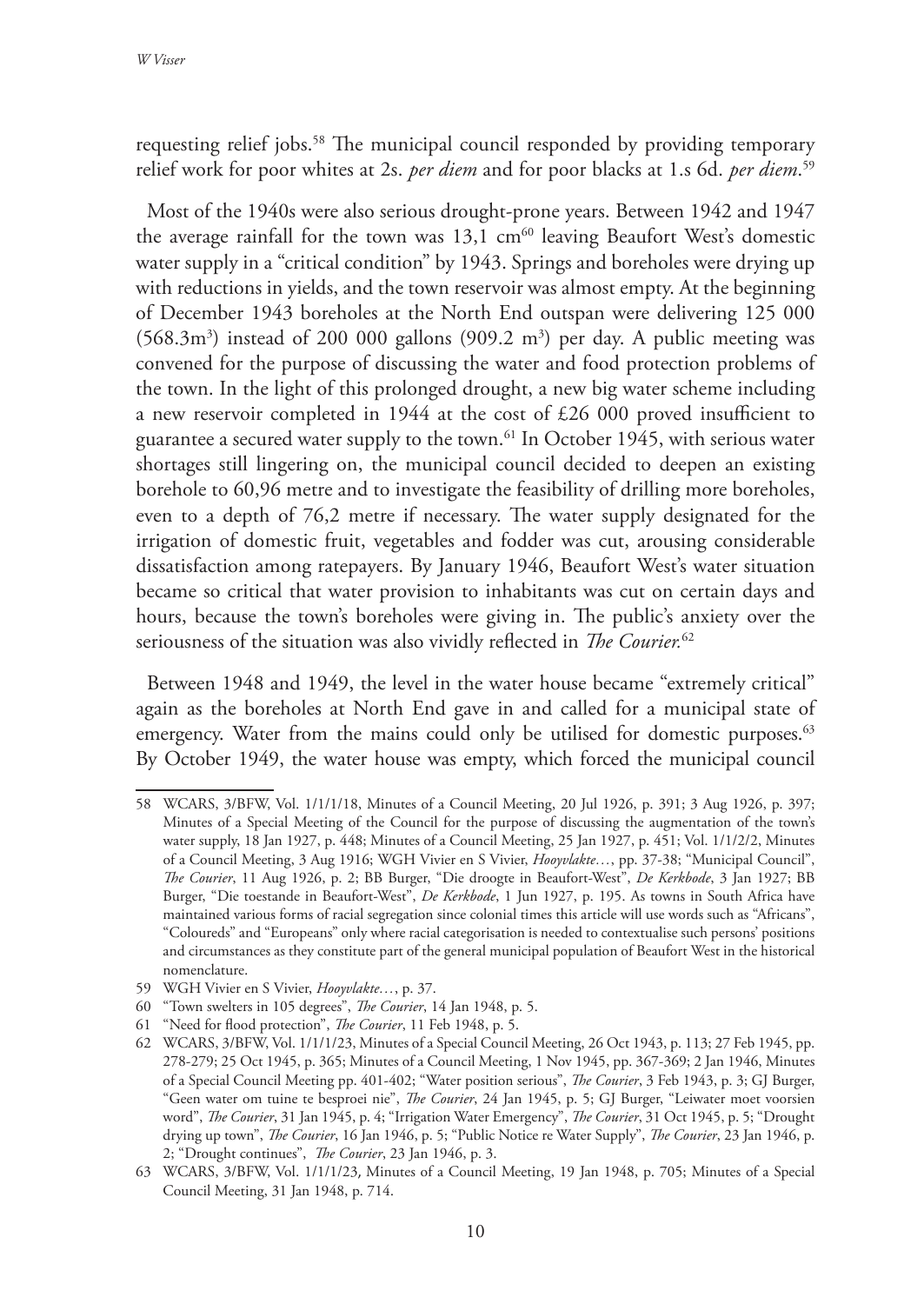to implement drastic measures to prevent the town from running out of water completely. Water rationing was immediately imposed and water was supplied for two hours daily, only for domestic use. It was announced over public loudspeakers that the use of water for irrigation, dust control of streets and the cleaning of buildings and other structures was completely prohibited, and that trespassers would be prosecuted. Unless it rained soon, the council would be obliged to truck water from as far away as Paarl, approximately 400 kilometres from Beaufort West. At the time the drilling of more emergency boreholes was considered but not immediately attended to.<sup>64</sup> However, by November 1949 the drought had been broken.<sup>65</sup> During the 1940's and especially since 1948, the quest for potable water sources was also influenced by political considerations as will be discussed under the lobby for the Gamka Dam.

#### *Floods*

Apart from droughts occasional floods, that inundate large areas, are also wellknown climatological phenomena in many Karoo towns.<sup>66</sup> Beaufort West, with its vulnerable geographic location between the Gamka River and the Kuils River, was no exception. As early as 1837, newspapers reported about a terrible cloud-burst that unleashed on the town, and that flooded many homes. For about two hours, the water rose between 0,9 and 1,52 metre deep, causing a small girl to drown.<sup>67</sup> Although gardeners welcomed the prospect of a more secure source of irrigation water, many homeowners in the immediate vicinity of the Springfontein Dam under construction since 1865 were uneasy about its location a few metres above the town level. They warned the council by written notice about the possibility that heavy rains could break the dam wall and flood the whole town. Then the worst happened. Pouring rains fell in the Kuils River catchment northwest of Beaufort West. On 23 October 1869, 76.2 metres of the wall of the Springfontein Dam caved in and a deluge of 572 million gallons  $(2\,600\,363.48\, \text{m}^3)$  of mud waters engulfed the town. Fortunately, there was no loss of life as most townspeople were watching the unfolding disaster from the remaining section of the wall. However, during the 2½ hours it took to drain the dam's contents, damage of approximately £20 000 was caused to town buildings. Among others, houses, shops, the hospital and the Dutch-Reformed Mission Church were swept away.<sup>68</sup>

<sup>64</sup> WCARS, 3/BFW, Vol. 1/1/1/23, Minutes of a Special Council Meeting, 6 Oct1949, pp. 970-971; "Water restrictions imposed", *The Courier*, 24 Aug 1949, p. 5.

<sup>65</sup> "Drought breaking", *The Courier*, 23 Nov 1949, p. 5.

<sup>66</sup> H Klopper, "The organised expansion and permanent settlement of people in Boesmanland…", pp. 116-120.

<sup>67</sup> AP Smit, *Gedenkboek van Nederduitse Gereformeerde Gemeente Beaufort-Wes...*, p. 133; WGH Vivier en S Vivier, *Hooyvlakte...*, p. 35; "Dreadful Storm", *The Graham's Town Journal*, 9 Mar 1837, p. 3.

<sup>68</sup> WCARS, 3/BFW, Vol. 1/1/1/4, Minutes of a Special Council Meeting, 26 Oct 1869; WGH Vivier en S Vivier, *Hooyvlakte…*, pp. 7; 9; 14; 25-26, 35; "Heavy rains at Beaufort", *The Courier*, 29 Oct 1869, p. 2; 31 Oct 1923, p. 5; A de Villiers, "When the B.W. dam burst", *The Courier*, 12 Apr 1939, p. 7. One imperial gallon =  $0.00454609$  m<sup>3</sup>.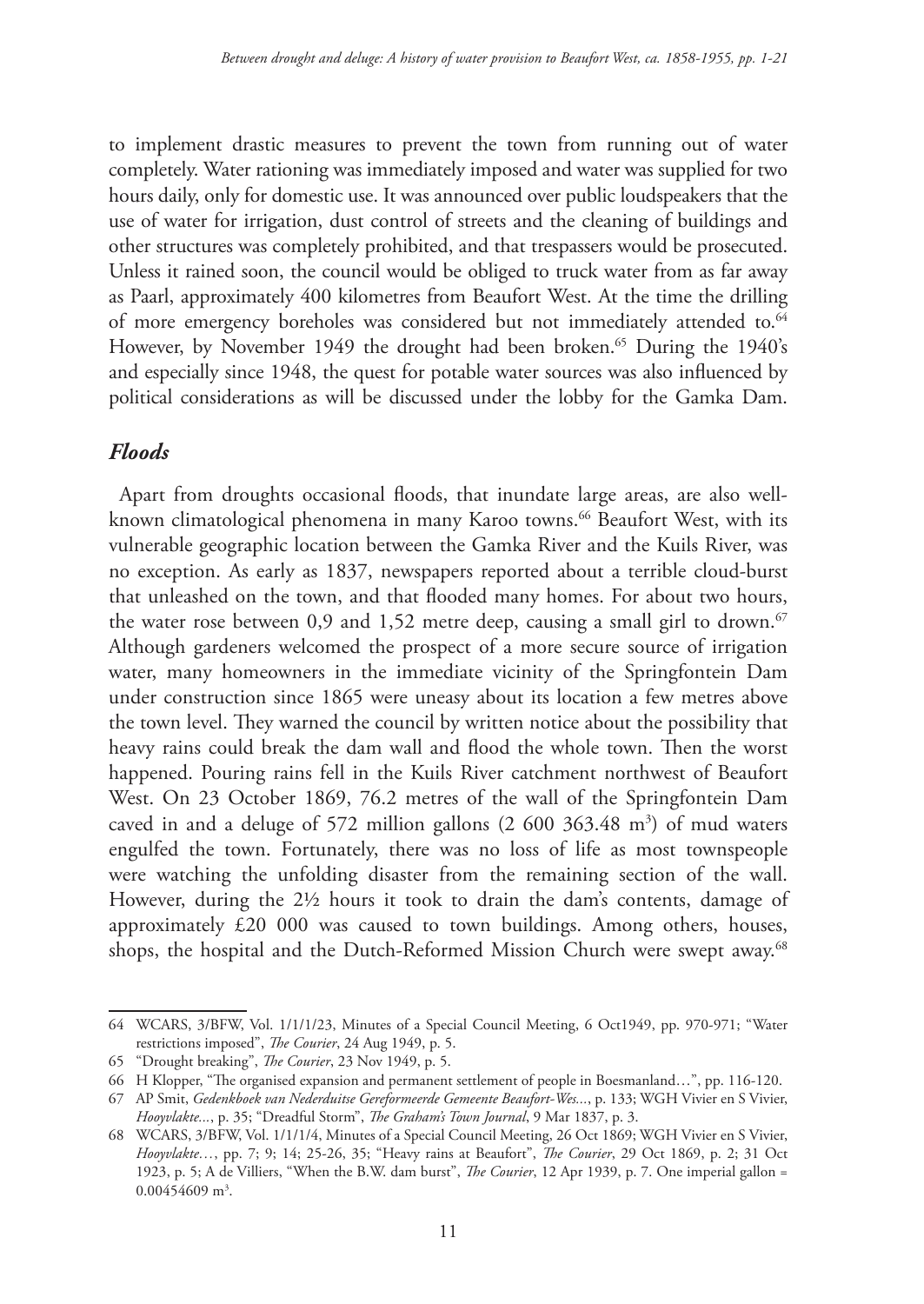*W Visser*

After years of quibbling over who should be held liable for the flood damage of 1869 the municipal council and the rate payers consented in 1874 to the rebuilding of the Springfontein Dam and enlarging of its spillways. They used local convict labour and other workers from Richmond, Graaff Reinet and Victoria West. A Scot named Bruce-Brand was the project engineer. The total cost of repairs to the dam wall and spillway enlargement amounted to £18 106. Construction was completed by 1877 and the dam reached overflow in 1879.<sup>69</sup> Apart from irrigation the dam was also used for recreational purposes. In 1877, the local baker, Peter Krummeck, got permission to launch a pleasure boat, the *Pride of Beaufort*; by 1881 the municipal council forbade all swimming within 365,76 metre from the dam wall between 7 am and 8 pm so that the town's "respectable ladies could enjoy the pleasures of the Beaufort Reservoir promenade".70

As in 1869, the town dwellers were again forced in 1918 to flee the town because of heavy flooding. According to the local newspaper, as quoted by WGH Vivier and S Vivier, it was a "night of anguish".71 Although the wall of the Springfontein Dam held, this time the flood waters caused havoc in town as 30,48 cm of rain poured down within twelve hours in the vicinity. The tennis court was destroyed, as well as a substantial number of dwellings in the low-lying Coloured township. A large section of the water mains from the Kloof waterworks was washed away and a four-yearold child drowned.72 After the flood of 1918, there was considerable public protest against the council's alleged neglect to enlarge the Springfontein Dam's two spillways for carrying off the overflow because some townspeople were of the opinion that the councillors delayed urgent attention to the matter. Eventually, by January 1919, the damaged spillways were repaired according to the recommendations of a Mr Patterson, a circuit hydraulic engineer from the Department of Irrigation.<sup>73</sup>

Despite the municipal council's continuous concerns about the town's domestic water supply still in February 1941,<sup>74</sup> one of the most severe floods in Beaufort West's history happened on 6 April 1941 after a cloudburst of more than 152 mm took place 22,5 km northwest of the town, and an unstoppable mass of water raged towards the village. Hotels, homes and businesses were flooded and some people had to be evacuated from the town centre when the flood waters reached 1.2 m at street level. Two men drowned, and many domestic sheep, goats, pigs and chickens were lost. The Weeber Bridge over the Gamka River at the railway station was severely

<sup>69</sup> WCARS, 3/BFW, Vol. 1/1/1/6, Minutes of a Council Meeting, 7 Apr 1874; WGH Vivier en S Vivier, *Hooyvlakte…*, pp. 26-27.

<sup>70</sup> WCARS, 3/BFW, Vol. 1/1/1/8, Minutes of a Council Meeting, 15 Feb 1881; 22 Feb 1881; WGH Vivier en S Vivier, *Hooyvlakte…*, p. 26.

<sup>71</sup> Quoted by WGH Vivier en S Vivier, *Hooyvlakte…*, p. 36.

<sup>72</sup> WGH Vivier en S Vivier, *Hooyvlakte…*, pp. 29, 34, 36-37..

<sup>73</sup> WCARS, 3/BFW, Vol. 1/1/1/16, Minutes of an Urgent Special Council Meeting, 15 Mar 1918, p. 25; 19 Mar 1918, p. 26; 26 Mar 1918, p. 29; 14 Jan 1919, p.192; WGH Vivier en S Vivier, *Hooyvlakte…*, p. 29.

<sup>74</sup> "Central Housing Board to be interviewed", *The Courier*, 12 Feb 1941, p. 3.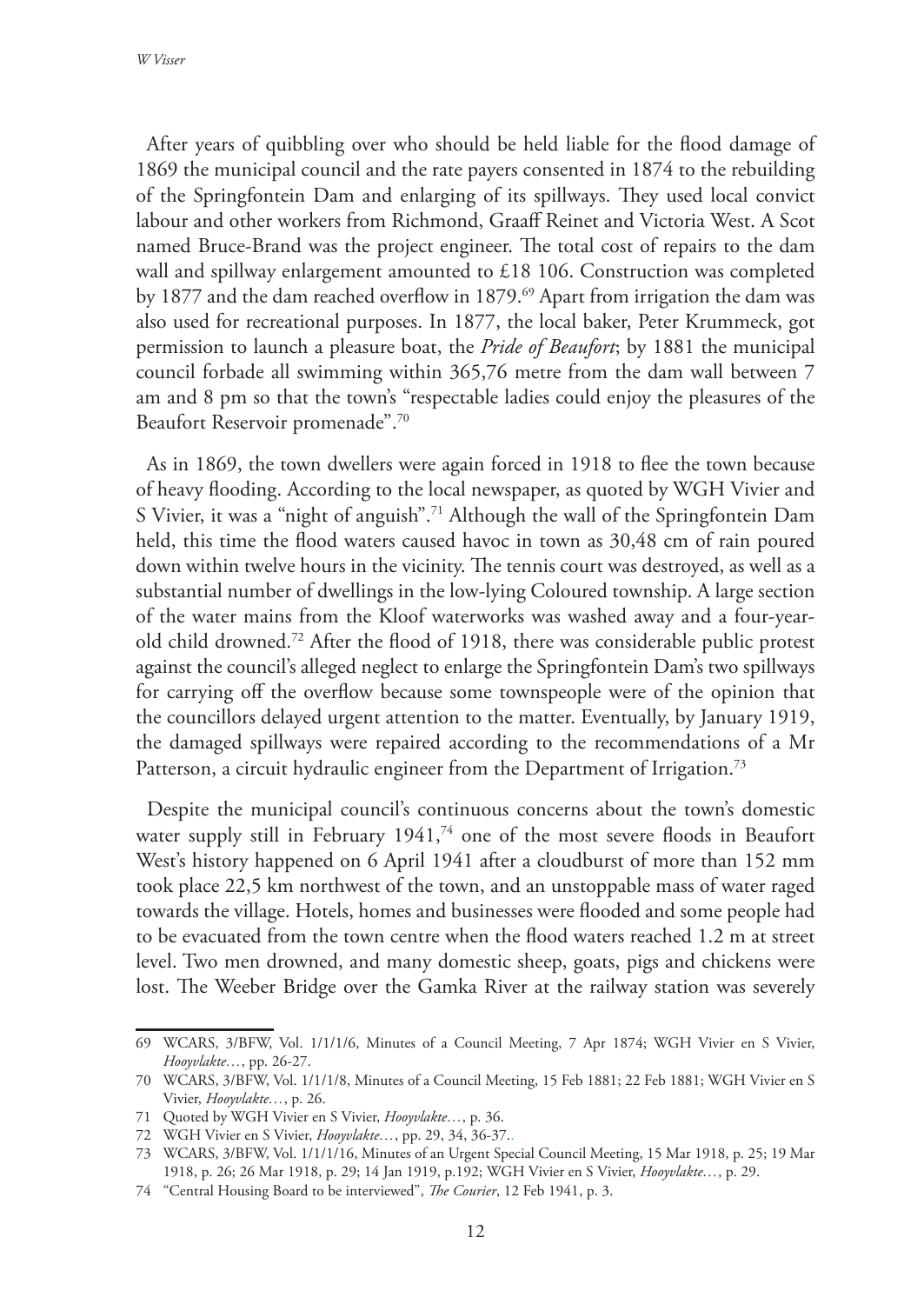damaged. Four kilometres of the water pipeline from the Kloof waterworks to the town washed away. Until the damage was repaired, potable water could be provided temporarily from a few municipal boreholes. The town dwellers were fortunate that the Springfontein Dam was nearly dry in the period preceding the flood and could therefore absorb much of the force of the deluge. However, as much as the flood signs a relief of breaking the years of drought, it also brought distress, suffering and health problems. Especially among the poorer sections of both the European and Coloured communities many homes were destroyed and emergency shelter, food and clothing had to be provided by the Department of Welfare to such persons. At places where the Gamka River flowed through the town, the riverbanks had to be reconstructed. The total amount of flood damages in the town was estimated to be about  $£100,000$ <sup>75</sup>

## **Case studies of water shortage and contestation between the Beaufort West municipality and external parties**

The extension of the Cape colony railway network in the late nineteenth century and the British military presence in Beaufort West during the South African War, are poignant examples of changed relations by the superimposition of an external authority in terms of control over the town's water resources and assets.

### *The coming of the railways*

The expansion of the Cape railway line to Beaufort West in February 1880 would become a major game-changer in terms of water provision. It was a milestone in the development of the town: not only did the station and railway depot provide a substantial financial injection to the town's economy and present new commercial opportunities, but the local populace also was extended significantly. Before the line was extended to Kimberley, Beaufort West became the railway terminal in the Karoo and experienced an influx of human traffic. Hillside, a new camp for railway employees, was erected on the western side of the town centre and by 1900 its populace grew to 400.<sup>76</sup>

On the other hand, especially during times of drought, the water demands of the railways would put considerable pressure on the water provision capacity of the municipal council. In the history of the town's recurring water crises the dynamics of a dormant but polite tension between the council and the railway authorities would develop. They would compete for the same scarce resource, while also becoming more and more dependent on each other for services and economic benefits. As early

<sup>75</sup> WCARS, 3/BFW, Vol. 1/1/1/22, Minutes of an Extraordinary Council Meeting, 8 Apr 1941, pp. 265-267; 19 Apr 1941, pp. 267-269; WGH Vivier en S Vivier, *Hooyvlakte…*, pp. 29, 37; "Flood Havoc", *The Courier*, 16 Apr 1941, p. 5; "Provinsiale ingenieur se rapport oor skade deur verspoeling", *The Courier*, 30 Apr 1941, p. 3.

<sup>76</sup> AP Smit, *Gedenkboek van Nederduitse Gereformeerde Gemeente Beaufort-Wes…*, pp. 150-151; WGH Vivier en S Vivier, *Hooyvlakte…*, pp. 16-18; 118-121.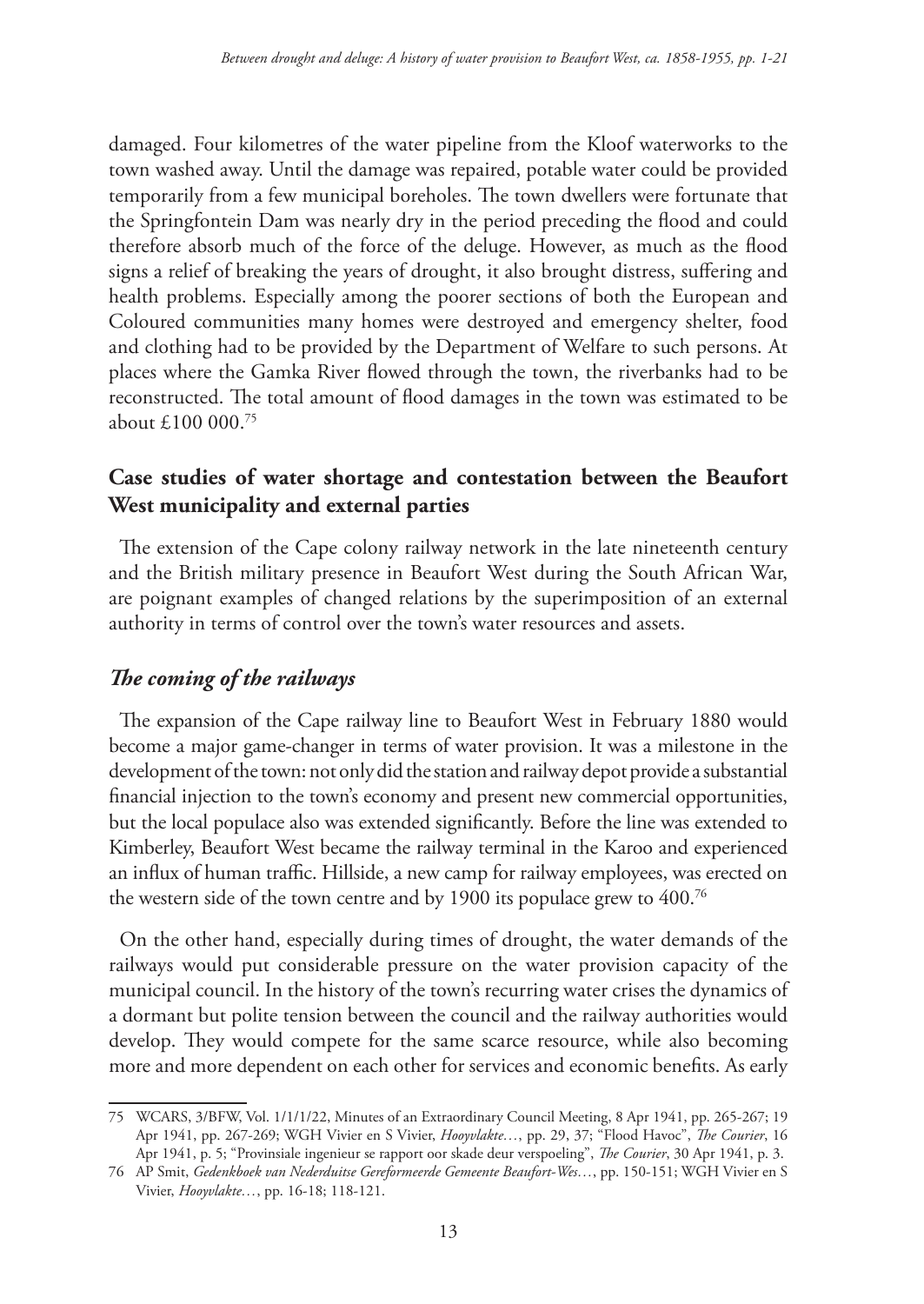as November 1878, the town council was informed of the colonial government's intention to construct a reservoir to the west of the town to provide water to the anticipated railway station and dwellings for railway employees. Originally, the railways would withdraw 4000 gallons  $(18.2 \text{ m}^3)$  of water from the council's springs and the Springfontein Dam for its steam locomotives.77 In 1888, a weir was built with convict labour in a tributary of the Gamka River to catch the runoff for railway purposes. It was to be called Walkers Dam after Tommy Walker, a railway foreman.78

Shortages, resulting from a dry spell in the early 1800s illustrate the critical importance of water and the competition between the municipal council and the railways for access to this resource. Council minutes of 1883 referred to a "diminished quality of water available for the erf holders and other inhabitants of the town" and the "empty state of the reservoir" owing to the prevailing drought. The council made it clear that in case of a choice between water for ratepayers, who were totally dependent on the town's springs for their survival, and the Railway Department, a limitation might be imposed on the latter. The railway's carts and mule wagons were also responsible for silting up the Gamka springs and the council demanded that it should be cleared properly. According to the council, the ratepayers were entitled to their "fair share" from the natural water flow of these springs.79 The drought even threatened the survival of the railway plantation which supplied firewood for the steam locomotives. At the request from the general manager of the Railway Department, the council agreed to allow extra water pumping hours on Sundays "to save the trees" and "solely to meet the special exigencies of the case".<sup>80</sup>

Adequate water provision to the railways remained an issue during the South African War when extra pressure was brought to bear on railway stock to transport military equipment and troops. The only option for the Railway Department was to sink new boreholes on the commonage in 1902.<sup>81</sup> In 1904 the Railway Department and the municipal council reached an agreement: besides the 10 000 gallons (45.5 m3 ) *per diem* to which the railways was entitled from the gravitation water supply, it would also be allowed to pump excess water, when available. This would be pumped from existing boreholes and wells or any additional boreholes the Railway Department might have considered proper, to a minimum quantity of 100 000 gallons (454.6 m3 ) *per diem* at a rate of 6d. per 1 000 gallons. The municipality would not interfere with the pumping of aforesaid. In the case of a dearth of water, which would necessitate curtailing the supply to the town's inhabitants for domestic purposes, the council would not be required to supply railway water from the gravitation supply

<sup>77</sup> WCARS, 3/BFW, Vol. 1/1/1/8, Minutes of a Council Meeting, 1 Dec 1879; 18 Oct 1881; WGH Vivier en S Vivier, *Hooyvlakte…*, p. 31.

<sup>78</sup> WGH Vivier en S Vivier, *Hooyvlakte…*, pp. 24; 31; 121.

<sup>79</sup> WCARS, 3/BFW, Vol. 1/1/1/8, Minutes of a Council Meeting, 28 Aug 1883.

<sup>80</sup> WCARS, 3/BFW, Vol. 1/1/1/8, Minutes of a Special Council Meeting, 15 Dec 1883.

<sup>81</sup> WCARS, 3/BFW, Vol. 1/1/1/12, Minutes of a Council Meeting, 17 Feb 1902, p. 109; 24 Feb 1902, p. 113.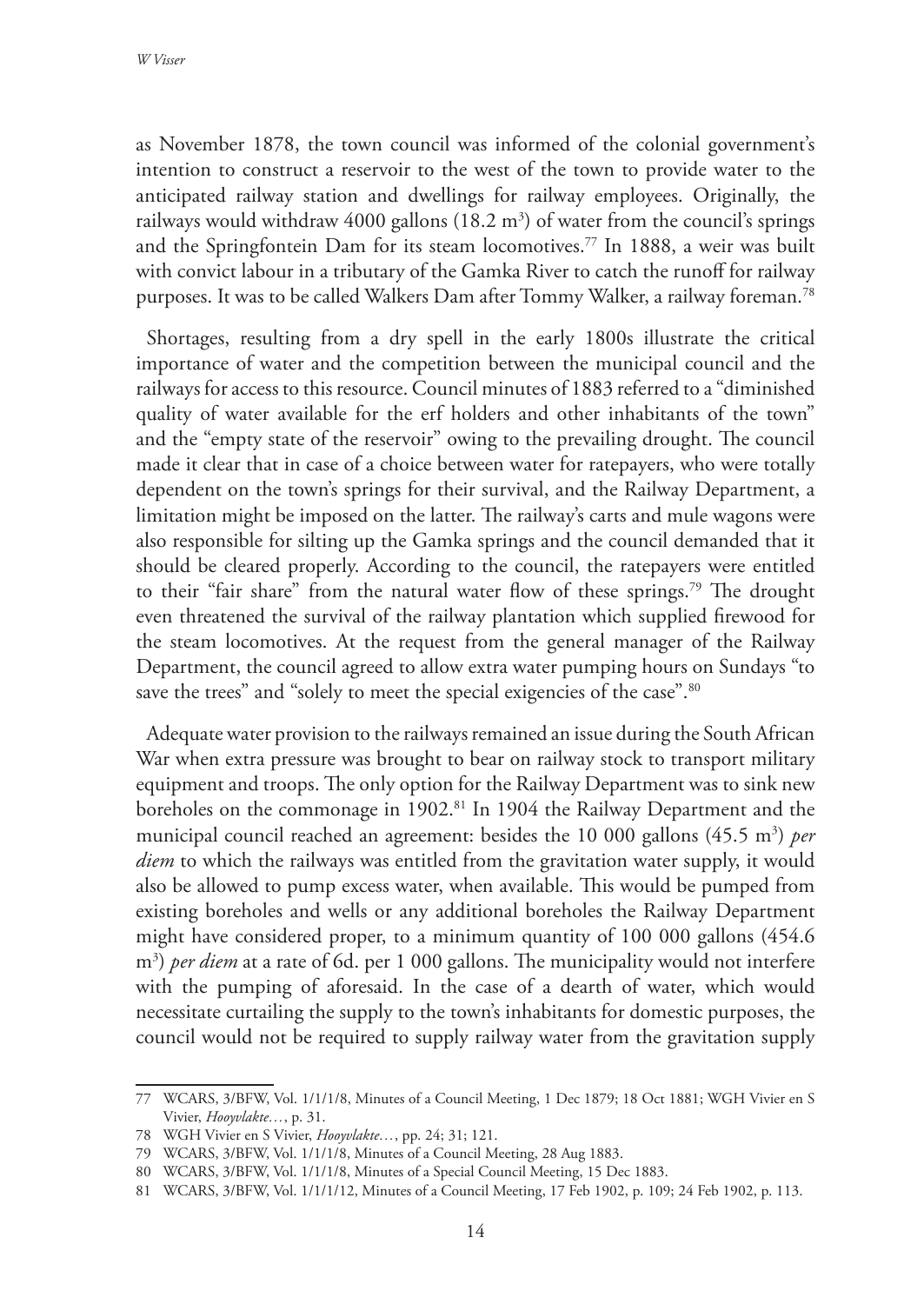to the detriment of the town dwellers. The railway's water would also be metered and recorded.82 During the drought of 1908, the water supply at the railway depot was low again. Although the council was unable to provide the agreed quota to the railways, it would endeavour to supply the quota of 10 000 gallons as long as possible.<sup>83</sup>

South Africa's economic growth and development since the First World War (1914- 1918) and during the 1930s and the Second World War (1939-1945) had a direct impact on the South African Railways. It was a dominant role player in the country's economy. The expanding transportation network required more railway rolling stock and locomotives.<sup>84</sup> This in turn, impacted directly on Beaufort West's water supply as the railway water demands increased exponentially. Therefore, the availability of water supply became a critical factor in times of drought. A perusal of the municipal council minutes reveals an interplay of rising tension between the municipal council and the railway authorities when the national interests of the Railway Department and the local interests of Beaufort West's ratepayers were at stake. During the severe drought of 1915, and with no spare rolling stock available to transport water from elsewhere to Beaufort West, the general manager of the Railway Department pleaded with the municipal council to assist the railways with extra water supplies as far as possible. However, the town clerk replied that any excess water would be needed for the town's electrical scheme and the enlargement of the Springfontein Dam.<sup>85</sup>

In January 1917, the railways requested the purchase of  $40\ 000\ \text{gallons}$   $(181.8\text{m}^3)$ from the Springfontein Dam for its steam locomotives. Serious delays appeared in the railway traffic as a result of the poor municipal water quality received, but the council regretted "being unable to comply with their request owing to the very small quality (*sic*) of water in the dam at present". However, by April the situation improved to the extent that excess water from the "waterhouse" could be supplied to the railways.<sup>86</sup> By October there was "plenty of water" in the Springfontein Dam and the council was in a position to provide 100 000 gallons *per diem* to the Railway Department at 9d. per 1 000 gallons.<sup>87</sup> Desperate situations sometimes invoked desperate solutions. In the light of an approximate 20% evaporation loss of the Springfontein Dam's contents, owing to its large surface, the district engineer of the Railway Department suggested that the council should experiment with pouring crude oil into the dam's

<sup>82</sup> WCARS, 3/BFW, Vol. 1/1/1/12, Minutes of a Council Meeting, 20 Apr 1904, pp. 469-471; Beaufort West Municipal Agreement with Railway Department, 28 Feb 1905, p. 628.

<sup>83</sup> WCARS, 3/BFW, Vol. 1/1/1/13, Minutes of a Council Meeting, 14 Jan 1908, p. 427.

<sup>84</sup> BJ Liebenberg and SB Spies, *South Africa in the 20<sup>th</sup> century* (Pretoria, JL van Schaik Academic, 1993), p. 294; TRH Davenport, *South Africa. A modern history* (Johannesburg, Third Edition, Macmillan Publishers (Pty), Ltd, 1987), p. 524; F Pretorius (red.), *Geskiedenis van Suid-Afrika van voortye tot vandag* (Kaapstad, Tafelberg, 2012), pp. 461-463.

<sup>85</sup> WCARS, 3/BFW, Vol. 1/1/1/15, Minutes of a Council Meeting, 7 Sept 1915, p. 313.

<sup>86</sup> WCARS, 3/BFW, Vol. 1/1/1/15, Minutes of a Council Meeting, 16 Jan 1917, p. 512; 30 Jan 1917, p. 518; 17 Apr 1917, pp. 548-549.

<sup>87</sup> WCARS, 3/BFW, Vol. 1/1/1/15, Minutes of a Council Meeting, 9 Oct 1917, p. 609.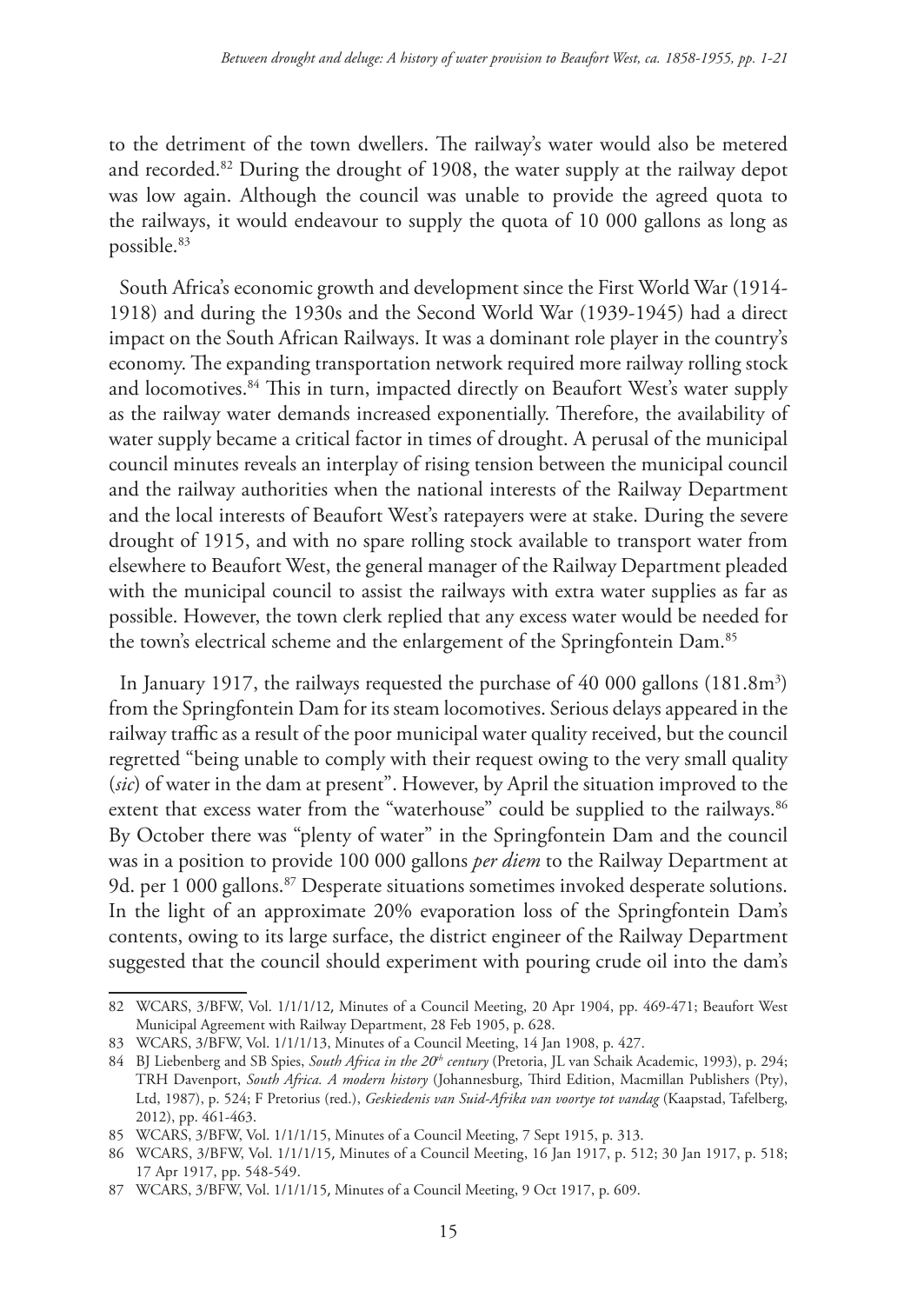water surface to lessen evaporation.<sup>88</sup>

The extreme drought of 1942 to 1943 once again forced the railways to appeal to the council to increase the allocation of  $100\ 000\ \text{gallons}$  (454.6 m<sup>3</sup>) to  $150\ 000\ \text{gallons}$ (681.9 m3 ) *per diem* of municipal water for "emergency purposes" in the light of a threatening water shortage. In this instance the council was able to provide water at 1/3d. per 1 000 gallons. But the continued exploitation of such large volumes of water would lead to a slow but steady depletion of its underground resources. Indications were that the levels of the railway's underground water resources had dropped from 18,3 metre previously to 45,72 metre by 1943. In addition, its emergency supply from the town's main reservoir would be discontinued until further notice. Therefore, the municipal council recommended that an extra borehole be sunk for railway purposes at the North End on the outskirts of the town, but water could only be pumped from this source if there was no more water left in the Walker Dam. It was also suggested that the Railway Department should cooperate with the council to increase and bolster Beaufort West's future water supply through investigating the possibility of constructing a dam in the Nieuweveld Mountains.89 In expectation that the railways' water needs would increase to 4 million gallons  $(18\;184.36\;m^3)$ per annum, various permutations were presented: either the railways would secure premises to erect its own dam and retain all water rights to such reservoir; a dam could be constructed in a 50-50 partnership with the railways with the latter party carrying 50% of the costs involved; or the municipality would carry the construction costs exclusively and sell water to the railways at a fixed tariff.<sup>90</sup> Between 1913 and 1947, e.g., the railway's average water consumption had risen from 959 800 gallons  $(4363.3 \text{ m}^3)$  to  $4\,635\,000 \text{ gallons } (21071.1 \text{ m}^3)$  per annum.<sup>91</sup>

By 1948 the tension between the municipal and railway authorities on the everincreasing and unrelenting demands for water supply, reached new heights. During a meeting of ratepayers in February of the same year, the mayor of Beaufort West, Dr JN Brummer, frustratingly complained that the railways "were drawing off the life blood from our town".92 The municipal council minutes of this period also refer to a meeting between a council deputation and the Minister of Transport to discuss the increasing railway water demand in Beaufort West amidst a dwindling municipal water table. This was a manifestation of rising state involvement in the town's water assets where national interests interloped more and more with local interests.<sup>93</sup>

<sup>88</sup> WCARS, 3/BFW, Vol. 1/1/1/19, Minutes of a Council Meeting, 16 Apr 1929, p. 30.

<sup>89</sup> WCARS, 3/BFW, Vol. 1/1/1/22, Minutes of a Council Meeting, 16 Feb 1942, p. 373; 3/BFW, Vol. 1/1/1/23, Minutes of an Extraordinary Council Meeting, 1 Feb 1943, p. 13; Minutes of a Special Council Meeting, 26 Oct 1943, p. 113; 3 Nov 1943, p. 115; "Water position serious", *The Courier*, 3 Feb 1943, p. 3.

<sup>90</sup> WCARS, 3/BFW, Vol. 1/1/1/23, Minutes of an Extraordinary Council Meeting, 16 Feb 1944, p. 135; "Buitengewone Raads-Vergadering", *The Courier*, 1 Mar 1944, p. 5.

<sup>91</sup> WCARS, 3/BFW, Vol. 1/1/1/14 – WCARS, 3/BFW, Vol. 1/1/1/23.

<sup>92</sup> "Need for flood protection", *The Courier*, 11 Feb 1948, p. 5.

<sup>93</sup> WCARS, 3/BFW, Vol. 1/1/1/23, Minutes of a Council Meeting, 15 Aug 1949, p. 939.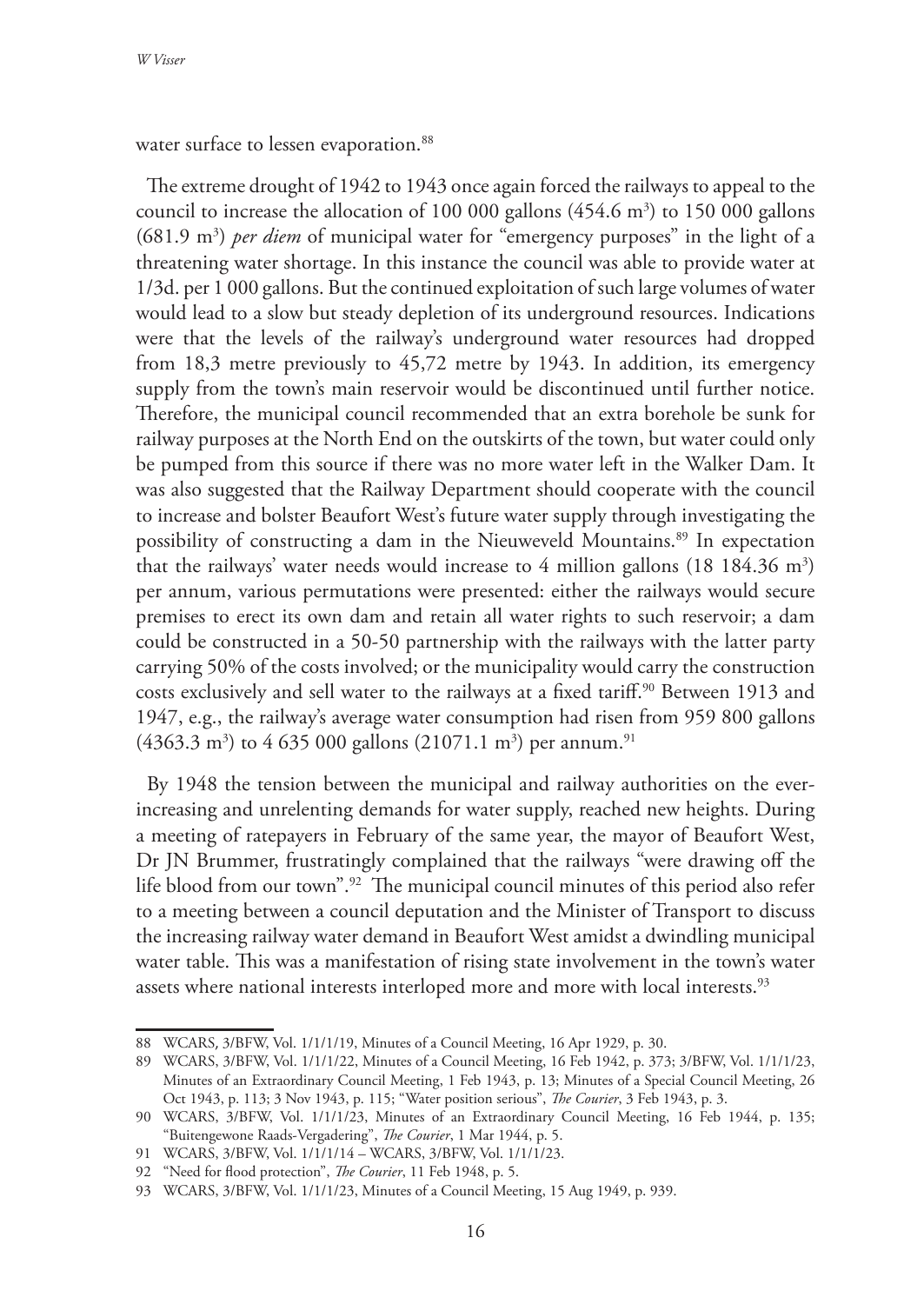By 1949, the railways were still struggling to obtain adequate water supplies to augment its acute shortages, and water had to be transported from Hutchinson, a railway station 210 kilometres north of Beaufort West.<sup>94</sup> This serious situation led to a dispute over pumping rights with the Beaufort West municipality. The acting district engineer of the Railway Department re-equipped two decommissioned railway boreholes at the Walker Dam "to avoid a total collapse of our locomotive supplies". At the time water was trucked to the locomotive tanks to supplement the supply at the rate of one train per day. On the one hand, the municipal council acknowledged that the railways were an important industry for the town's economic prosperity. On the other hand, however, the drawing of additional water north of the dolerite dyke would definitely endanger the domestic supply to such an extent that it might be necessary for railway transport to haul water from elsewhere to both entities, should no rain fall before the end of that year.<sup>95</sup> In the light of the municipal and railway water predicament, it became clear that a new water procurement scheme had to be devised for Beaufort West.

### *Beaufort West and the South African War*

Beaufort West is a typical case study of an emergent water crisis in a Karoo town because of a temporary increased population, resulting from the South African War.

Amidst the serious drought at the turn of the century, Beaufort West also had to deal with the impact on its water resources of a few thousand British troops and horses that converged on the town since the outbreak of the South African War in 1899. On 7 November 1899, by request of the magistrate, the town council agreed to a daily consumption of 6,8 l of water per head free of charge for personnel in the military camp to the north of the town, on condition that the military authorities would provide weekly returns of troop numbers. The reason for this condition was that the council could subtract the quantity of water used from the railway's quota, and that "such grant [was] to be made so long as the town supply of water [did] not suffer".<sup>96</sup>

Although as loyal British subjects the Beaufort West municipal council was initially not indisposed towards the British military presence in town, problems and friction between civilian and military authorities soon developed over the exploitation of the town's water resources and other assets. The military occupation of public spaces, amenities and properties such as church property, the city hall, the market square, municipal horses and streets became daily nuisances and increased the level of civilian

<sup>94</sup> WCARS, 3/BFW, Vol. 1/1/1/23, Minutes of a Council Meeting, 20 Jun 1949, p. 919; "Water restrictions imposed", *The Courier*, 24 Aug 1949, p. 5.

<sup>95</sup> WCARS, 3/BFW, Vol. 1/1/1/23, Minutes of a Council Meeting, 19 Sept 1949, p. 96; Minutes of a Special Council Meeting, 29 Sept 1949, p. 969.

<sup>96</sup> WCARS, 3/BFW, Vol. 1/1/1/11, Minutes of a Council Meeting, 14 Nov 1899, p. 460; WGH Vivier en S Vivier, *Hooyvlakte…*, p. 140.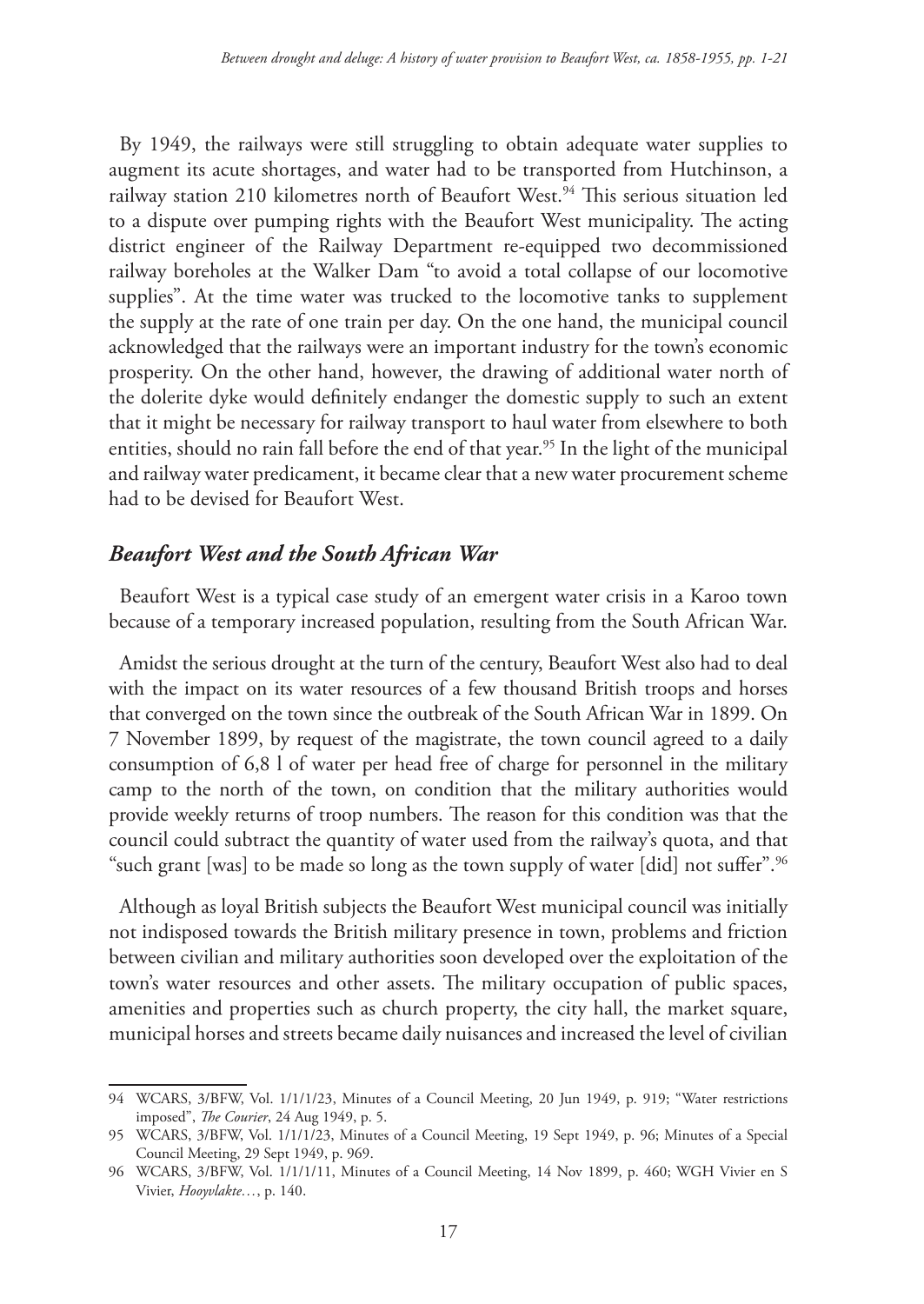frustrations.97 The council complained to the magistrate about Imperial troops swimming in the Springfontein Dam, and they had misgivings about the advisability of erecting a military camp above Beaufort West's water supply. Consequently, any swimming in the dam by the military was prohibited.<sup>98</sup> More military camps were soon erected in and around Beaufort West, which brought more pressure on the town's limited water supply. The British garrison requested the digging of a well close to the weir in the Gamka River for drinking and domestic purposes. But these concessions were soon abused when soldiers started washing their clothes on the premises and polluting the town's water supply. In December 1900, the council's sanitary inspector discovered that the night soil from the military camp north of the town was buried in trenches on a hill above the Springfontein Dam. The camp was removed to the south of the hill and away from the dam only after complaints by the municipal council.99

Water consumption still increased at an alarming rate. Because of the military's large water usage and probable high spillage, the military authorities were informed that their consumption would be metered from 1 April 1902, and that they would have to pay the same rate for water as the railways did. By May the level in the "waterhouse" was only 45,72 cm. Horse troughs were eventually built for military horses at the Gamka spring, where surplus water was relayed to the Gamka weir. A small dam, adjacent to the Kuils River, supplied water to mortared washing troughs, but the military relayed a pipe from the dam to its camp so that no water was left for the town's washing. By September 1902, when Beaufort West was still under military administration, the town council nevertheless requested the military authorities "in a friendly manner" to remove the troops and horses as soon as possible. Under those circumstances it was impossible to provide water to them all without great inconvenience and losses to the civilian inhabitants.<sup>100</sup>

#### **The lobby for the Gamka Dam**

Against the background of the constant quest for more water resources and supply, suggestions for the construction of a large storage reservoir in the Nieuweveld Mountains, had been tabled during a town council meeting as early as 1899.<sup>101</sup> Similar suggestions came from the public and during council discussions in 1919,

<sup>97</sup> WGH Vivier en S Vivier, *Hooyvlakte…*, pp. 140-142.

<sup>98</sup> WCARS, 3/BFW, Vol. 1/1/1/11, Minutes of a Council Meeting, 14 Nov 1899, p. 461; 21 Nov 1899, p. 465; WGH Vivier en S Vivier, *Hooyvlakte…*, p. 140.

<sup>99</sup> WCARS, 3/BFW, Vol. 1/1/1/11, Minutes of a Council Meeting, 19 Nov 1900, p. 602; 26 Nov 1900, p. 606; 10 Dec 1900, p. 613; 21 Jan 1901, p. 625; Vol. 1/1/1/12, Minutes of a Council Meeting, 30 Sept 1901, p. 54; WGH Vivier en S Vivier, *Hooyvlakte…*, p. 141.

<sup>100</sup> WCARS, 3/BFW, Vol. 1/1/1/12, Minutes of a Council Meeting, 2 Dec 1991, p. 78; 3 Mar 1902, p. 118; 17 Mar 1902, p. 122; 22 Sept 1902, p. 214; WGH Vivier en S Vivier, *Hooyvlakte…*, pp. 141-142.

<sup>101</sup> WCARS, 3/BFW, Vol. 1/1/1/11, Minutes of a Council Meeting, 19 Sept 1899, p. 440.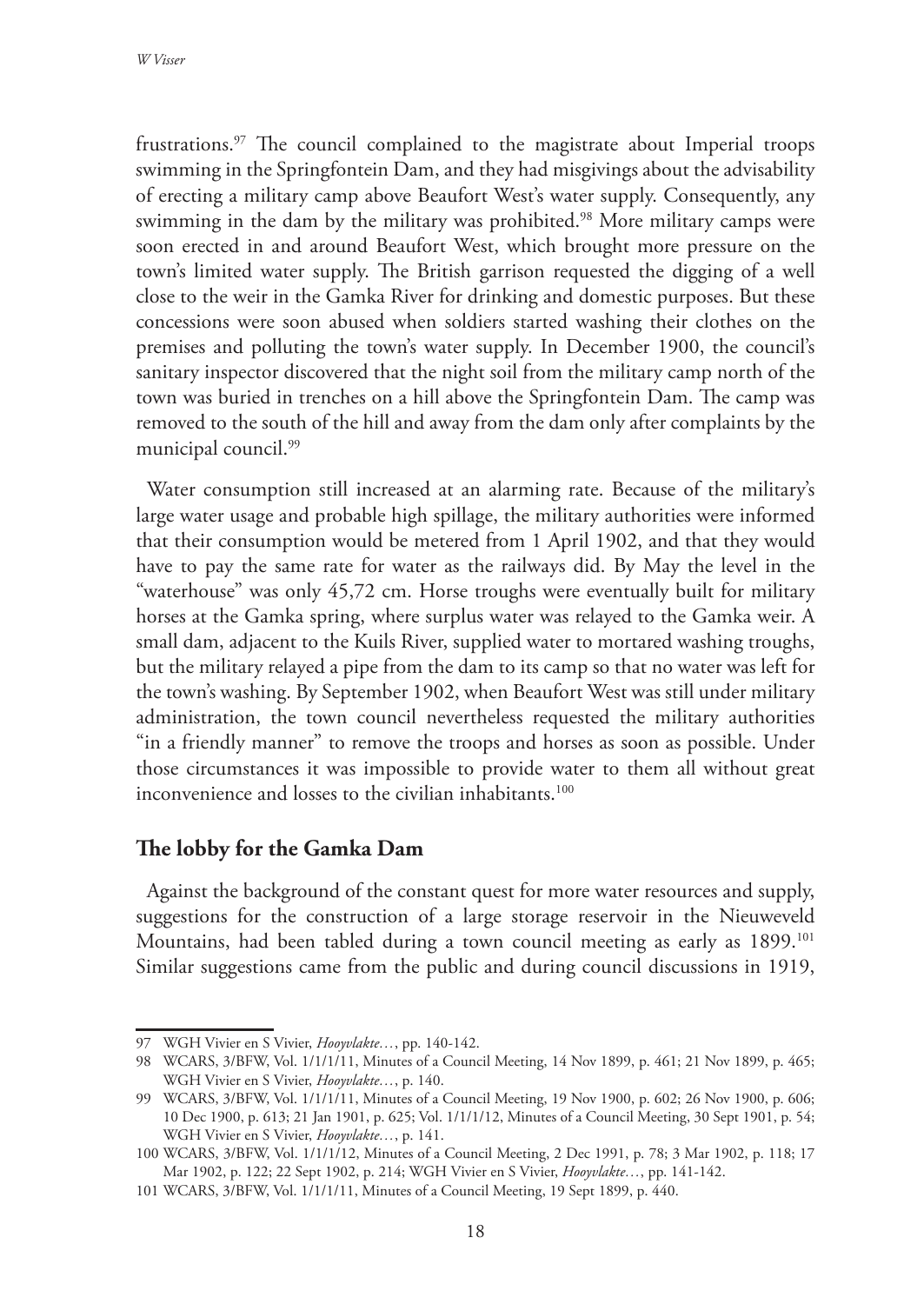1927, 1933, 1934 and 1941.102 However, the issue was forced by the desperate circumstances during the prolonged drought of the 1940s, so that efforts to obtain a large new storage dam for Beaufort West were increased. In the report of a government geological survey of Beaufort West, it was concluded that the amount of water extracted at the time considerably exceeded the amount which was entering the underground reservoir. The severe pressure on these dwindling water resources and the competition between the municipality and the railways to extract water in this period, demanded an urgent solution to the growing problem. And it was argued that a dam in the catchment of the Gamka River in the Nieuweveld Mountains, where silting was not such a large problem, would also protect the town from floods and strengthen its underground water supply. To build the proposed dam, the municipality would purchase the farm Donkergat.<sup>103</sup>

Political agency also seemed to have influenced the different and competitive water needs of the municipality and the railways. Until the 1990s South African elections for municipal councillors were conducted on a non-partisan base but this tradition did not deter the ratepayers' political sentiments on a national constituent base. After the general election of 1938, Eric Louw, a member of the opposition National Party (NP), became the MP for the Beaufort West constituency.104 Louw's ardent and enthusiastic support for municipal council deputations during these years to lobby ministers of the United Party government for the Gamka Dam project, is striking, bearing in mind the fierce competition for voter support in Afrikaner politics of the time. Apparently both the government and the municipality had lacked the necessary funds to build a storage dam for Beaufort West since the outbreak of the Second World War.<sup>105</sup> Nevertheless, the lack of enthusiasm in government circles to provide financial aid for building water infrastructure in a secure opposition constituency did not go unnoticed. The minutes of the Beaufort West council meeting of July 1943 concluded that the chairperson of the wartime Civil Re-employment Board, Major Piet van der Bijl, "does not seem to be primarily concerned" with the municipality's proposed dam building scheme.

<sup>102</sup> WCARS, 3/BFW, Vol. 1/1/1/16, Minutes of a Council Meeting, 30 Sept 1919, p. 249; Vol. 1/1/1/18, Minutes of a Special Council Meeting, 18 Jan 1927, p. 448; Vol. 1/1/1/20, Minutes of a Council Meeting, 7 Dec 1933, p. 156; 30 Jan 1934, p. 180; 19 Jun 1934, p. 239; Vol. 1/1/1/22, Minutes of a Special Meeting of the Council, 24 Nov 1941, p. 1; "Correspondence, "Drought" – Editor", *The Courier*, 2 Feb 1927, p. 2; "The gossip's diary", *The Courier*, 10 May 1933, p. 5.

<sup>103</sup> WCARS, 3/BFW, Vol. 1/1/1/23, Minutes of a Council Meeting, 15 Mar 1943, p. 37; Minutes of a Special Meeting of the Council, 27 Feb 1945, pp. 278-279; Minutes of a Council Meeting, 23 Apr 1945, p. 293; Minutes of a Special Meeting of the Council, 13 Feb 1948, p. 730; GJ Burger, "Hoe om die dorp te bevry van oorstroming uit die Gamkarivier", *The Courier*, 15 Jul 1942, p. 2; "Municipal minutes", *The Courier*, 31 Mar 1943, p. 6; JE Pons, "Watervoorraad van die dorp", *The Courier*, 17 Jan 1945, p. 5; JE Pons, "Die dam", *The Courier*, 21 Feb 1945, p. 7; "£ 127, 000 to be raised", *The Courier*, 7 Mar 1945, p. 5; LM Verster, "Water", *The Courier*, 19 Sept 1945, p. 5.

<sup>104</sup> CJ Beyers (red.), *Suid-Afrikaanse biografiese woordeboek*, Deel V (Pretoria, RGN, 1987), p. 498.

<sup>105</sup> WCARS, 3/BFW, Vol. 1/1/1/23, Minutes of a Council Meeting, 19 Jul 1943, pp. 78-79; 15 Oct 1945, p. 362; 9 Dec 1946, p. 543; 20 Oct 1947, pp. 668-669; "Municipal minutes", *The Courier*, 18 Aug 1943, p. 6; "Minister of Railways sympathetic", *The Courier*, 19 Dec 1945, p. 5; "Stadsnotule", *The Courier*, 5 Nov 1947, p. 2; "Need for flood protection", *The Courier*, 11 Feb 1948, p. 5.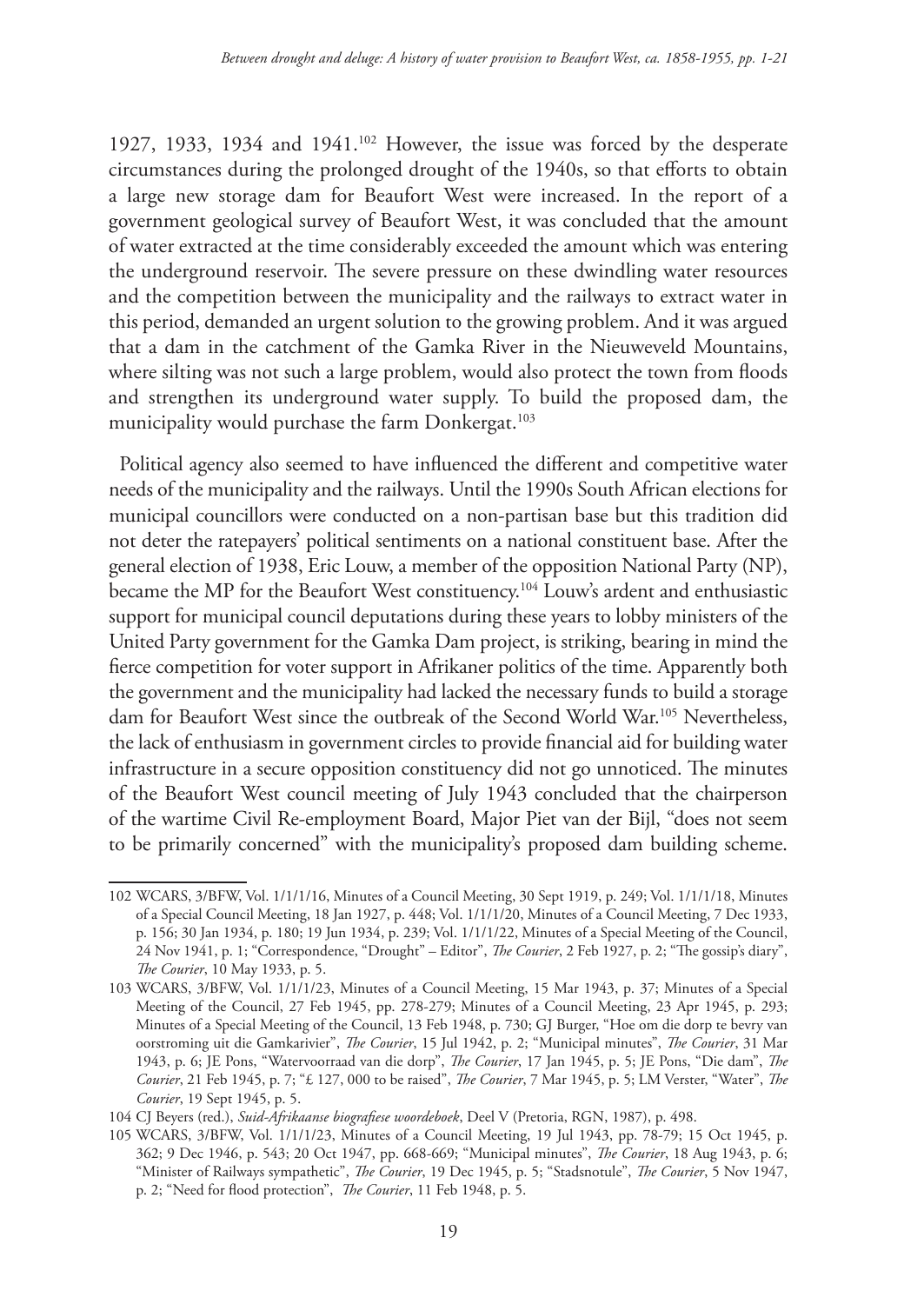According to Van der Bijl, the council should rather approach the Social Planning Council in Pretoria for funds. Because of the prioritisation of government expenditure for immediate war needs the allocation of funds to civilian projects such as the construction of the Gamka Dam could drag on indefinitely. Therefore, the Beaufort West municipal council deemed it wise, and probably on insistence of Louw, to try expediting the approval of such funds through political means rather than approaching officials of the Department of Irrigation.106 The municipal frustrations with the apparent lack of capital or interest in government circles even compelled the council to reconsider its water supply contract and fixed tariff with the railways.<sup>107</sup>

It is worth mentioning that after May 1948, when the NP came to power and Louw became the Minister for Mines and Economic Development, an influential position in the new Cabinet, wheels were set in motion to build a new storage dam for Beaufort West. Clearly the national interests of the Railway Department and the local interests of Beaufort West became aligned politically, which expedited the initiation of the project. Preparation of the dam site, at the confluence of the Gamka River and Donkergatspruit in the Nieuweveld Mountains 12,8km north of Beaufort West, began in July 1950. The dam, completed in 1955 at a cost of R770 000, was constructed by the Department of Irrigation, which sold dam water to the Beaufort West municipality. The Gamka Dam has a capacity of 540 000 000 gallons  $(2.454888.6 \text{ m}^3)$  of water, of which by 1969, the railways had consumed 31 million gallons (140 928.79 m<sup>3</sup>) monthly.<sup>108</sup>

### **Conclusion**

Perhaps the most salient feature of most Karoo towns such as Beaufort West is their extreme vulnerability to prolonged drought. The location in which Beaufort West originated – the arid environment and harsh climate, wedged between two unpredictable semi-perennial rivers and a sub-terranean water supply limited to certain areas due to dolerite formations – had a profound impact on water provision and water woes in its municipal history. The town's water infra-structure was disrupted or ruined a few times by ravaging floods over which the inhabitants had no control. Groundwater sources extracted through boreholes had a life-sustaining

<sup>106</sup> WCARS, 3/BFW, Vol. 1/1/1/23, Minutes of a Council Meeting, 19 Jul 1943, pp. 78-79.

<sup>107</sup> WCARS, 3/BFW, Vol. 1/1/1/23, Minutes of a Council Meeting, 15 Oct 1945, p. 360. Despite the municipal council's frustrations with the UP government to obtain dam building funds it does not seem as if the water supply contract with the Railway Department was altered.

<sup>108</sup> WCARS, 3/BFW, Vol. 1/1/1/24, Minutes of a Special Meeting of the Council, 28 Jul 1950, p. 121; Minutes of a Council Meeting, 19 Mar 1952, p. 513; Minutes of a Special Meeting of the Council, 26 Mar 1952, pp. 524-526; Vol. 1/1/1/25, Minutes of an Extraordinary Council Meeting, 27 Oct 1954, p. 165; WGH Vivier en S Vivier, *Hooyvlakte…*, pp. 34-35; SUL, Africana Collection, Anon., *Beaufort-Wes*, No. 12, p. 4; "Money on estimates for dam", *The Courier*, 29 Sept 1948, p. 5; "Gamka dam to be started this year", *The Courier*, 12 Mei 1950, p. 5; "Dam construction coming", *The Courier*, 9 Jun 1950, p. 5; "£ 250, 000 dam started", *The Courier*, 21 Jul 1950, p. 5; "Steady progress on new dam", *The Courier*, 21 May 1954, p. 3.